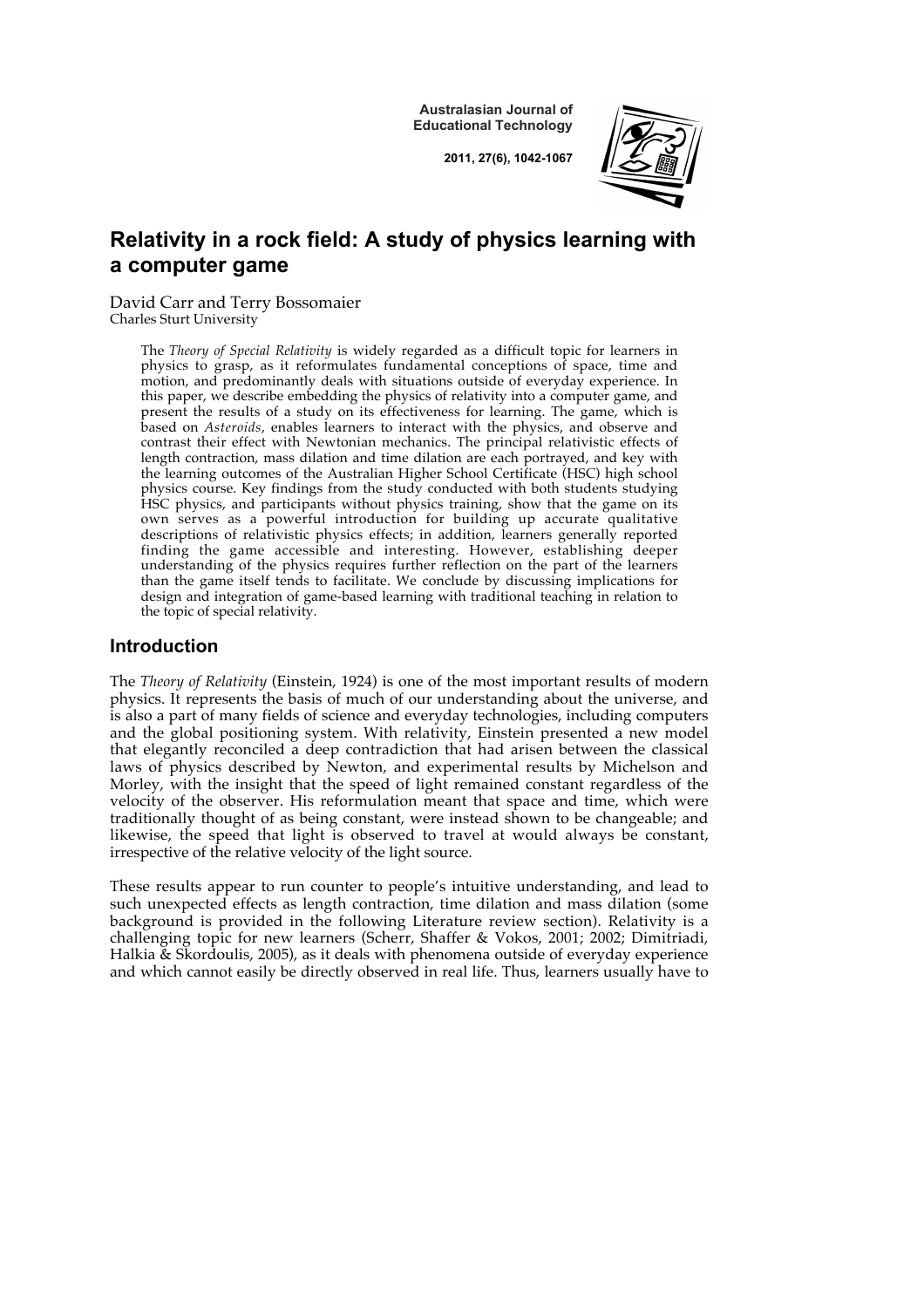rely on abstractions and thought experiments to grasp the basic ideas of relativity and its consequences.

Interactive computer-generated environments can be programmed to behave according to Newtonian principles of physics, or other rules (Squire, Barnett, Grant & Higginbotham, 2004; Price, 2008). Computers thus offer a way of providing some experience of relativity (Hsiung & Dunn, 1989; Weiskopf et al, 2005), much as envisaged by George Gamow in his *Mr Tompkins* series (1940). In this paper we describe developed software that places relativity into the context of a computer game. The game takes the form of a re-imagining of the classic action arcade game *Asteroids* (*Wikipedia*, 2010), with special relativistic physics in place of Newtonian featuring prominently. This is an application of computer games for teaching and learning – the domain of "serious games" (de Freitas, 2006; Dondlinger, 2007; Gee, 2003; Gros, 2007; Mayo, 2007, 2009).

A research project was undertaken to evaluate the design of the game and quantify its effectiveness for fostering understanding of relativity, as part of our research into simulation and game-based learning of physics. Experimental studies were conducted with high school students currently enrolled in studying physics, and with volunteers with no formal background or training in physics. In the findings presented in this paper, these participants are collectively characterised into a *prior knowledge* cohort (i.e. have previously studied relativity), and a *new learner* cohort. The experiments aimed to measure the learning effect from playing the game through pre- and post-tests, focusing on key relativistic concepts (space contraction, time dilation and mass dilation); and also to collect participants' evaluations and attitudinal responses to the game. The primary research question is:

RQ I: Can computer game software embodying relativistic principles provide an effective scaffold for learning of the Theory of Relativity?

In addition, we address the following auxiliary questions:

RQ II: How does learning with the game compare to or supplement the knowledge gained from formal classroom tuition?

RQ III: What design and implementation factors can be identified that would make such educational relativity games appeal to, motivate and engage a diverse audience without compromising learning?

### **Literature review**

For the uninitiated, a brief introduction to relativity is given below for context, followed by a review of background in the domain of learning with games and computers.

# *Special Theory of Relativity*

Einstein's *Theory of Relativity* (1924) has two parts; this paper focuses only upon the part of the theory known as *Special Relativity*. A descriptive overview is given here; the interested reader may refer to Appendix A for the (condensed) mathematical derivations.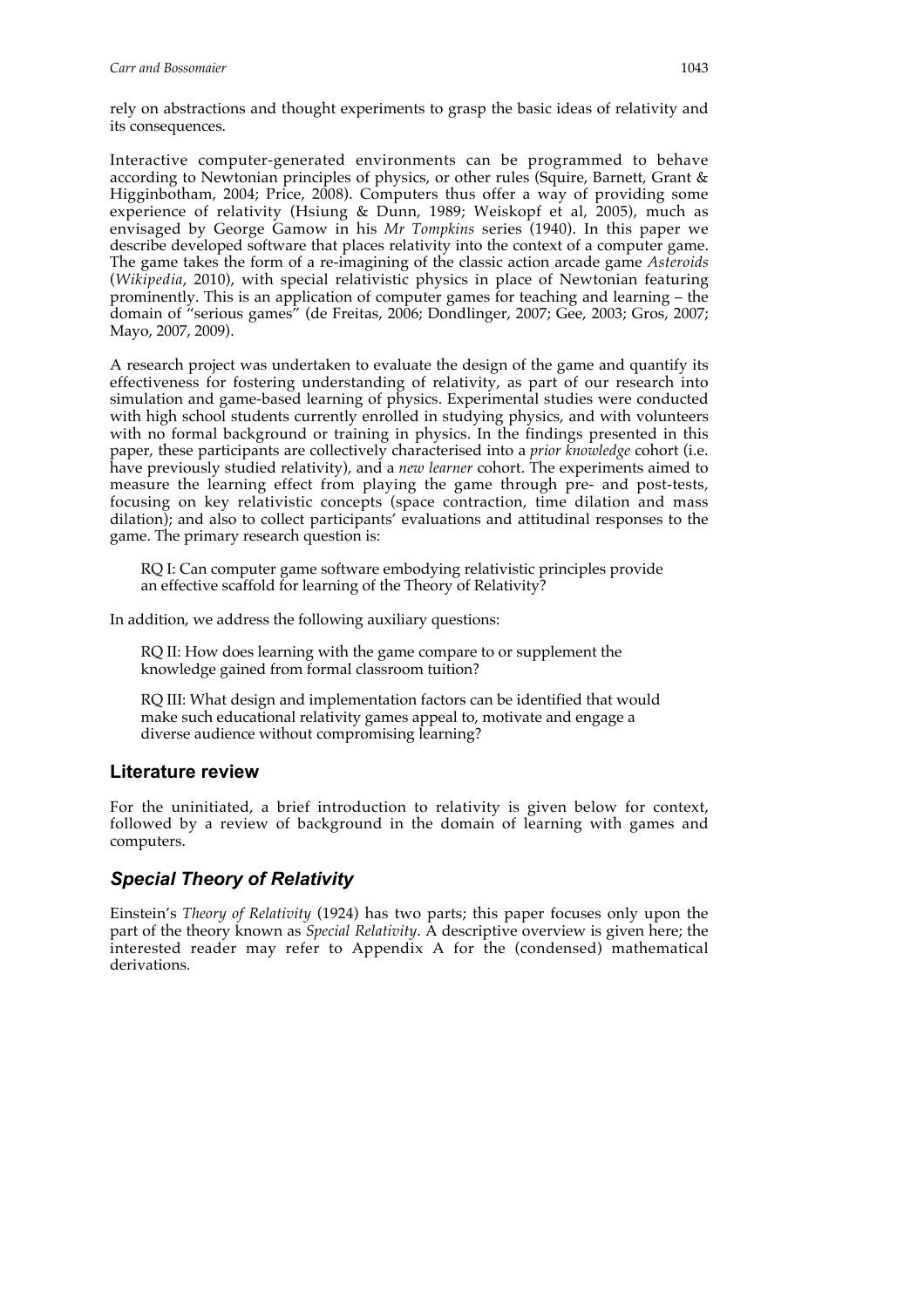Under the classical model of physics, it was thought that light would behave similarly to sound, which propagates as waves through some medium (such as air). Given a sound source that is stationary relative to the medium (i.e. with respect to a 'frame of reference'), an observer in a state of relative motion (e.g. approaching the source) will measure a change in the speed of propagation of the wavefront, as predicted by the theorem of the addition of velocities. Classical mechanics likewise assumed that the speed of light must change based on the relative velocities of the light source and observer. However, experiments in the late 1800s (such as that performed by Michelson and Morley) involving the speed of light, found it was always the same. In attempting to reconcile this outcome with Newtonian physics, the straightforward solution seemed to be that a modification to the physical laws was required for observers in motion. However, such solutions implied the existence of a 'universal' frame of reference for measuring all motion against – an unsatisfactory outcome that opens a theoretical 'can of worms'.

Einstein's solution was a complete reformulation of physics. To develop his theory, Einstein used the following two postulates:

- 1. The laws of physics are the same to all inertial observers. This frames the principle that there should be no privileged 'universal' frame of reference for describing physics.
- 2. The speed of light is the same to all inertial observers. This asserts that the speed of light, *c*, will always be the same (or *invariant*) to all observers in all frames of reference, irrespective of relative velocities. To accommodate this, Einstein had to throw out previous notions (from classical mechanics) about *space and time* being invariant, replacing them with the insight that they are in fact changeable.

Although these concepts may appear to be counterintuitive, Einstein's model actually succeeds in providing a simplified and unified description of the physical phenomena, and his results were later borne out by experiment.

Two principal effects that arise from Einstein's model are *space contraction* and *time dilation*. Since speed (or velocity) is a measure of distance travelled over time, as a consequence of invariant light speed, special relativity reveals that the dimensions of space and time must change for an observer in a state of inertial motion relative to one who is stationary. Thus, space *contracts* along the direction of travel, and time *slows down*.

In addition, as an indirect result of the famous equation  $E = mc^2$  relating energy and mass, it is sometimes said (see Gibbs, Carr & Koks, 2008) that mass increases with increasing speed, due to kinetic energy; an effect referred to as *mass dilation*.

Since the effects of relativity only become apparent at very high speeds (approaching the speed of light), they are not normally directly observable by humans. Efforts to explain and popularise relativity for wider general audiences in accessible and entertaining ways include the seminal story *Mr Tompkins in Wonderland* (Gamow, 1940). In the story, the title character Mr Tompkins explores a dream world where the speed of light is only about 30 km per hour, and relativistic effects enter into everyday activities such as riding a bicycle, where the bicycle and rider are 'squashed' (Figure 1).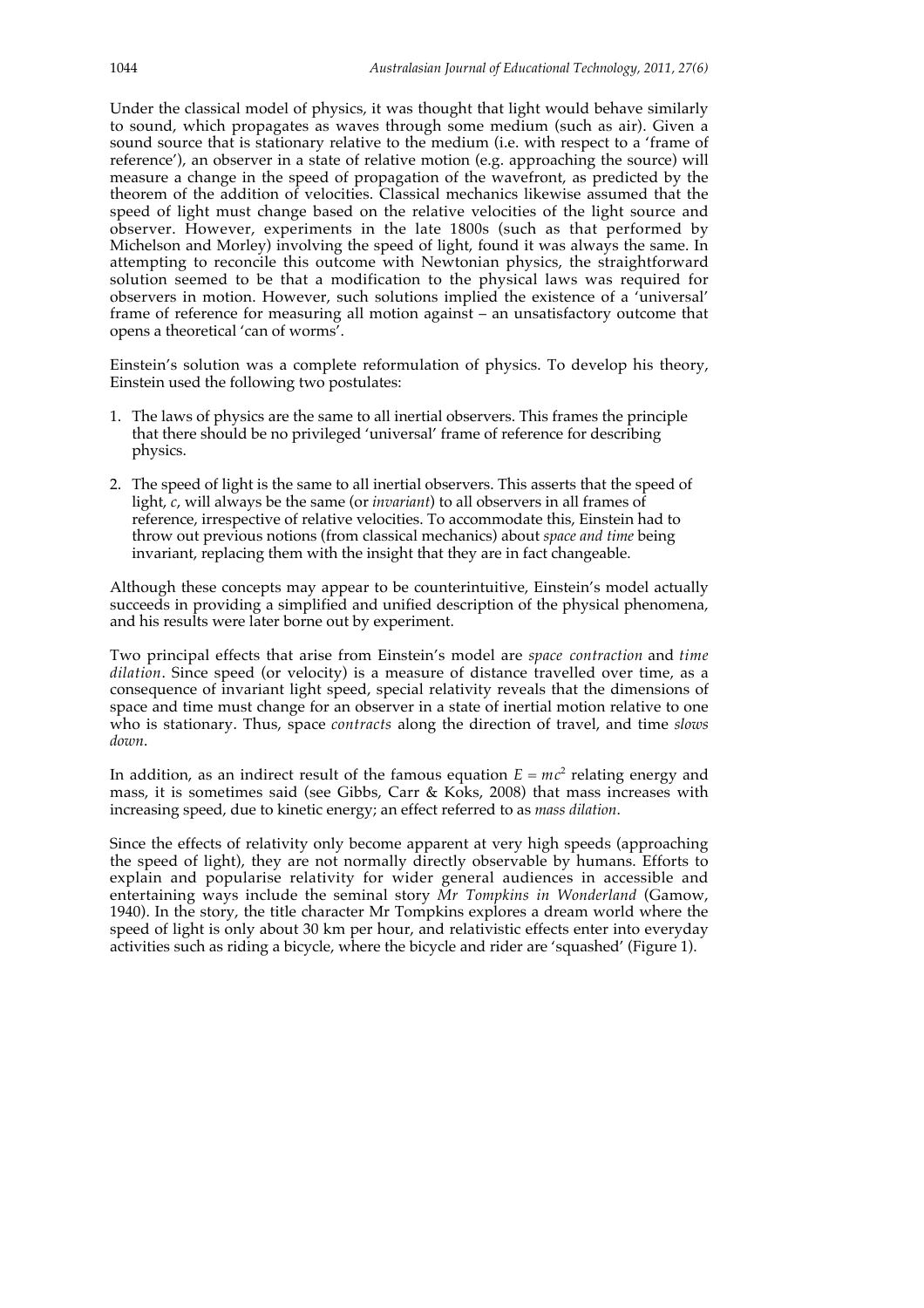

Figure 1: Example illustration from *Mr Tompkins in Wonderland* (Gamow, 1940)

### **Serious games**

The last decade has seen a steady decline in enrolments in computer science in many parts of the developed world (Andriole & Roberts, 2008; Rashid, 2008). Similarly the other so-called STEM disciplines (science, technology, engineering and mathematics) have also declined in attractiveness as career choices, and are still male dominated (Price, 2006; Mayo, 2007). Many factors and possible solutions have been discussed, but a strong common element is the need for a more engaging experience in high school. Given the enormous popularity of computers amongst today's youth, from social networks to computer games, better, more computer aware teaching tools would seem to be a positive step.

The serious or epistemic games movement advocates computer games as effectively solving jointly the problems of motivation (Prensky, 2001) and advanced skill development (Gee, 2003), as well as informing effective pedagogical design and approaches (Schiller, 2008). Extensive reviews of the literature and case studies on learning with games can be found in publications by de Freitas (2006) and Dondlinger (2007), and is also discussed by Egenfeldt-Nielsen (2007) and Gros (2007) in the context of evolving pedagogic design. Egenfeldt-Nielsen (2007) characterises educational games into three generations: behaviourism-based "Edutainment" (involving simple skill-and-drill and rote learning tasks), cognitivist-constructivist approach (learnerfocused, using multimedia to present and scaffold information), and situated-learning constructionism (using games as a platform for social and exploratory learning). The first generation has a narrow view of learning, while the later generations encapsulate more compelling and inclusive methods. Amory (2007), Kiili (2007) and Schiller (2008) present frameworks for quantifying the pedagogical content of games, both for informing the design of educational games and reflecting on good teaching practices. Gorriz and Medina (2000) also argue that games can help to interest more girls in computer science, while Mayo (2009) collates evidence from several studies in STEM games giving improvements in learning outcomes between 7 and 40%.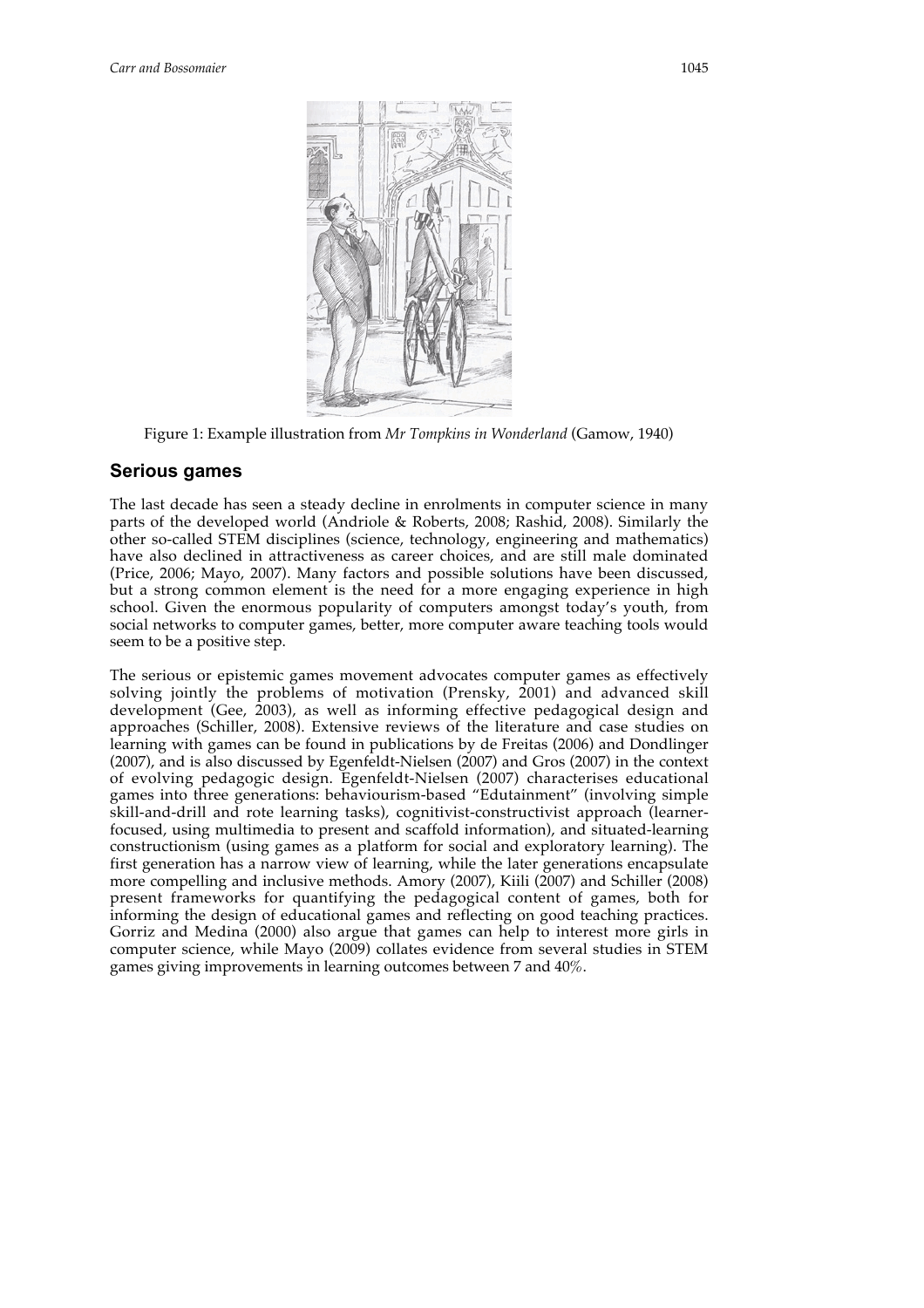But there are counter arguments. Gros (2007) cautions that games are not the solution to educational problems – engagement and motivation are interesting benefits, but are not enough by themselves. In a study correlating leisure gaming activity with academic performance, Ip, Jacobs and Watkins (2008) found that frequent gamers generally achieved lower marks than less frequent gamers, suggesting at least that the benefits of exposure to leisure games did not outweigh reduced time on task. Kaminski, Sloutsky and Heckler (2008) discovered the somewhat surprising result that undergraduate students generalise better in maths if they are taught the generic principles first, rather than see the abstractions motivated by concrete examples. This suggests that it is worth asking if games should be the first contact with a domain (concrete representation type games as described here) or whether they should follow exposure to formal generic descriptions of the domain. Shayer, Ginsburg and Coe (2007) find that there has been a decline in the last decade of students' abilities to make physical judgments, say relating to weight or volumes of liquids. They attribute this to computer games – an increasing interaction with worlds only through the media of vision and sound, perhaps. This opens up the issue as to whether experience in a virtual world will transfer across to the visceral properties of the real world.

# **Teaching physics**

We now look at examples of games and their applications specifically in teaching science and physics. In a recent publication, Stewart (2009) reported on a serious game *Physics Geeks* and experimental results utilising a small group of learners. The game consists of a series of concept-targeted 3D virtual world modules where students interact with the environment and then answer physics questions, and are able to compare scores with their friends. The results of the experiment showed that the experiment group had significantly greater score gains than a control group, although the sample size  $(n = 13)$  was small. Price (2006; 2007; 2008) has presented a similar approach utilising the commercial computer game *Unreal Tournament 2004* to present physics constructs interactively, using specially-constructed "immersive environments" to engage students in enquiry-based "active learning" (Price, 2007). Although learning outcomes were not measured, in attitudinal surveys students reported better learning experiences using the game alongside most concepts (Price, 2006; 2008).

While these first two examples are rooted in the realm of mechanics familiar in day to day life, real world embedding is absent from the seminal electromagnetism game *Supercharged!* (Squire et al, 2004). Designed for American middle-school students (about age 13), this game embodies a novel simulation environment to foster hands on learning and understanding through solving puzzles involving charged particles and magnetic fields. *Supercharged!* thus represents a unique strength of computer games, as the electrostatics principles around which the gameplay is built are quite different to the physics of traditional games. Zuiker, Anderson, Lee and Chee (2008) also described teaching the topic of electromagnetism using a multi-user game, *Escape from Centauri 7*, which was embedded in a curriculum of collaborative learning in a Singapore boys' high school with students aged 14-15. In investigations, both authors reported that students who played the game developed a more intuitive and descriptive understanding of physics phenomena, and that the game provided an effective focus for shared learning through group discussion, although the latter was largely dependent on the teacher as facilitator.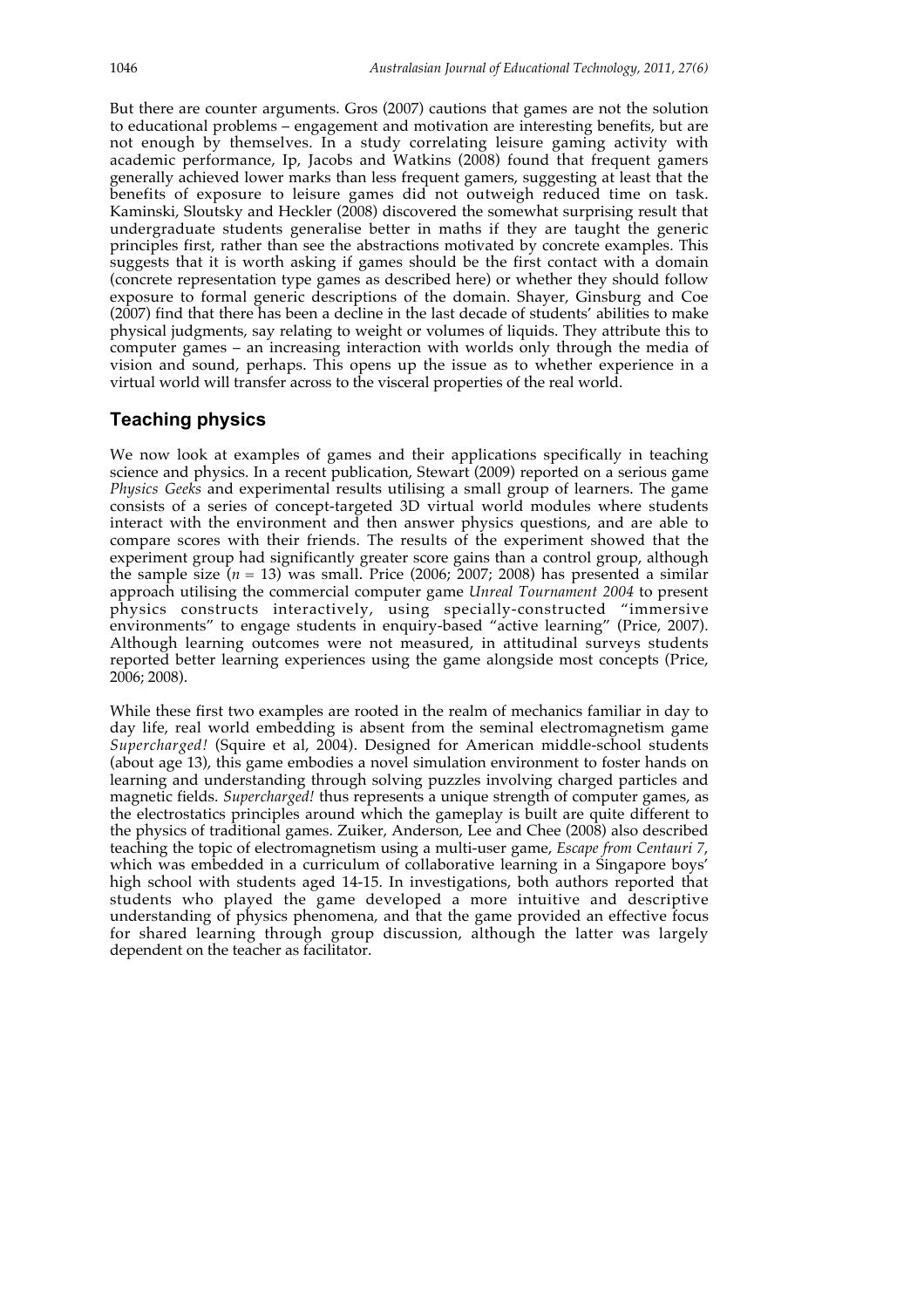We arrive now at the topic of relativity, which occupies a core component of the Australian Higher School Certificate (HSC) curriculum for physics in Years 11 and 12 in New South Wales high schools (Board of Studies, 2010), as well as tertiary education in physics. Although this topic has had many efforts directed towards realising computer simulations, there have been no prior efforts to embed it in serious games.

Following work on the appearance of moving objects taking into account relativistic effects (Boas, 1961; Terrell, 1959), much of the development of relativistic simulations has focused on visualisation of relativistic scenarios – representing how things would *look* to an observer, taking into account effects including Doppler shift and relativistic aberration of light (Weiskopf, Kraus & Ruder, 1999; Savage & Searle, 1999; Hsiung & Dunn, 1989). Recent advances in hardware made possible the development of techniques for interactive, real-time computation of relativistic scenes, such as embodied in the virtual relativistic 'flight simulator' *Real Time Relativity* presented by Savage, Searle and McCalman (2007). This simulator enables students to explore relativistic effects and observe the rich visual phenomena that result from high speed motion. In laboratory classes that balance directed activities with open ended exploration, the authors report that students who use the software found relativity to be less abstract and improved on questions relating to conceptually challenging aspects of relativity (McGrath, Savage, Williamson, Wegener & McIntyre, 2008; Savage, McGrath, McIntyre, Wegener & Williamson, 2010; McGrath, Wegener, McIntyre, Savage & Williamson, 2010).

Although this simulation is described as "game-like" (Savage, Searle & McCalman, 2007), it nonetheless lacks the defining features of a game. We provide a definition of games as comprising of rules, and a goal (as distinct from simulations, which embody only rules). The challenge of achieving the goal, in competition with other entities or the system itself, is largely responsible for the sense of 'fun' and engagement for players. It is this unique quality of games that is seen to have potential benefits in motivating learners to spend more time on task; moreover, the game can be structured to frame enquiry, and provide 'scaffolding' to direct and support learning by the user (Schiller, 2008).

### **Methodology**

We developed a prototype game, which embodies features of special relativity in its graphics and gameplay (Carr, Bossomaier & Lodge, 2007; Carr, 2010). The physics principles embodied in the game match closely with the learning outcomes of the HSC physics syllabus (Board of Studies, 2010). The game is described in the following section.

Players engage directly with the rules of relativity in interacting with an open game environment, promoting learning by cognitive and constructivist principles (Egenfeldt-Nielsen, 2007). To evaluate the game, an experimental model was devised, and ethics in human research approval granted for trials with student participants. Participants were recruited voluntarily from three local high schools, and internally within Charles Sturt University (CSU). Table 1 summarises the participant audience that partook in the experimental study, characterised into *prior knowledge* and *new learner* cohorts. Questionnaires (both paper based and online forms) were used to collect user's impressions of the game and test their knowledge. In pursuance of our research questions, the main focus of the questionnaire was in finding out whether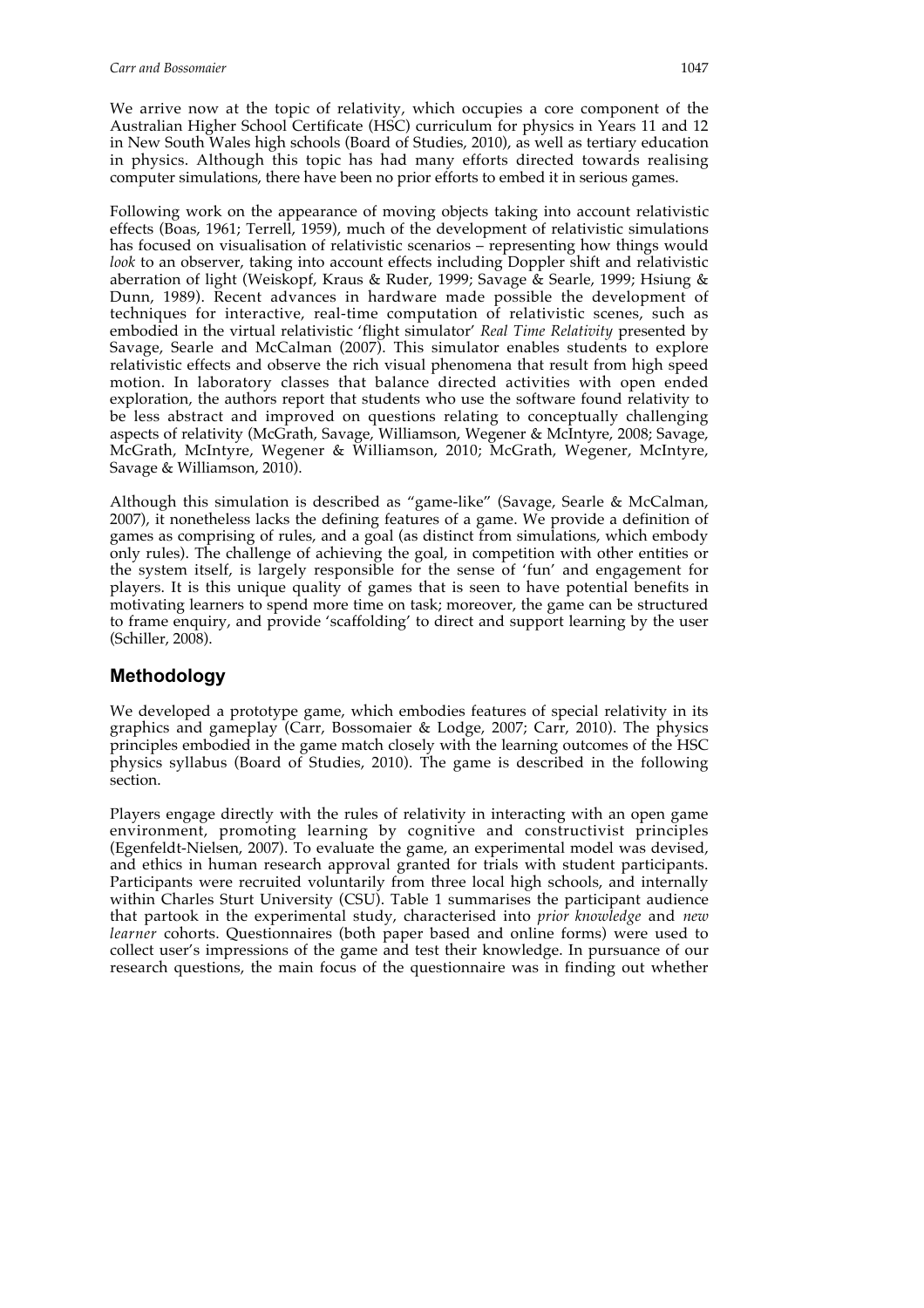exposure to the game improves test scores. Our research procedure is outlined in subsequent sections.

|        |          | Cohort         |                 |              |  |  |  |  |
|--------|----------|----------------|-----------------|--------------|--|--|--|--|
|        |          | New learners   | Prior knowledge |              |  |  |  |  |
|        | Source   | Uni volunteers | HSC students    | HSC students |  |  |  |  |
| Count  |          | 26             | 13              | 28           |  |  |  |  |
| Gender | Males    | 17             |                 | 20           |  |  |  |  |
|        | Females  |                |                 |              |  |  |  |  |
| Age    | Average  | 25             |                 | 16.8         |  |  |  |  |
|        | Oldest   | 45             | 18              |              |  |  |  |  |
|        | Youngest | 17             | 16              |              |  |  |  |  |

Table 1: Summary of participants involved in the study

### **Game design**

Our game design, *Relativistic Asteroids* (RA), is a re-imagining of the classic video arcade game *Asteroids* with relativistic physics. The game is implemented in C++ for Microsoft *Windows* operating systems and uses the Microsoft *DirectX 9.0c* API for graphics calls. Figures 2 and 3 show screenshots of the game in action.



Figure 2: The *Relativistic Asteroids* game being played in classical mechanics mode

RA is a two-dimensional game played with third-person perspective. The player manoeuvres a spaceship (rendered as a white triangle) around the game screen, shooting drifting asteroids. The primary controls consist of forward thrust; left (counter-clockwise) and right (clockwise) rotation; and a fire button. The objective of the game is to shoot and destroy the asteroids, earning the player points, while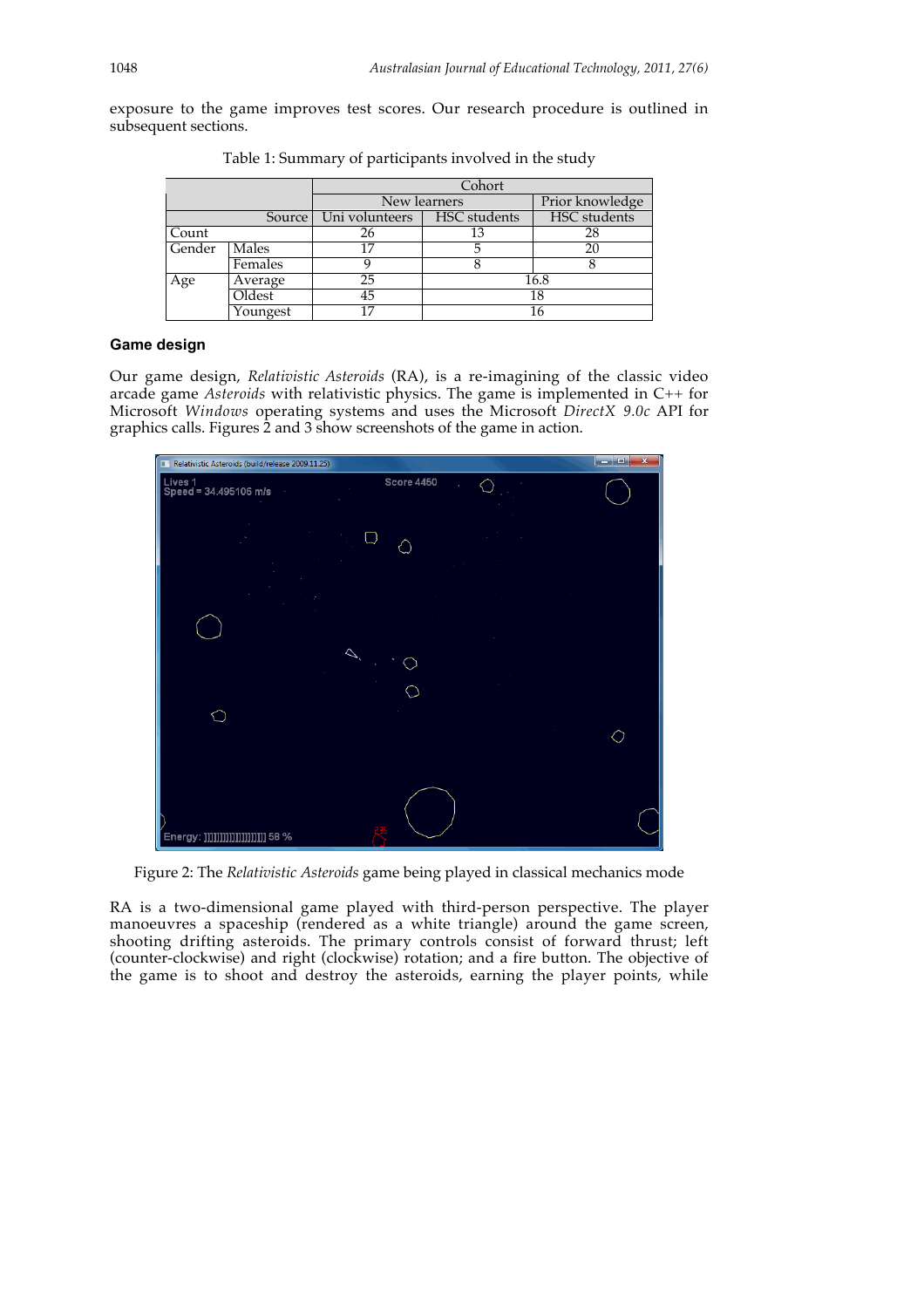avoiding collision with the fragments. When all the asteroids have been destroyed the player progresses to the next level and a new batch of asteroids is generated, and so on until the player quits or loses all their lives.



Figure 3: The game being played in relativistic mechanics mode, exhibiting relativistic effects

After Squire et al (2004), we embed the concepts we wish to communicate to learners in the game's mechanics, necessitating learning the concept to win. *Asteroids* was chosen as a game template to develop with relativistic physics due to the gameplay being based around the interactions of objects moving under constant inertial motion. The ship was thought to be an ideal way of communicating the concept of 'relativistic mass', as its inertia and handling will change with velocity as compared to the classical case (for exposition, see Gibbs, Carr & Cox, 2008). The game provides an open environment for players to interact with the physics, eliciting their conceptions as they explore and experiment, and promoting comparison and reflection. This is learning by constructivist principles, and in terms of Egenfeldt-Nielsen's (2007) evolutionary outline, represents a 'second-generation' educational game design.

RA can be played in several different game modes, and utilises Gamow's (1940) device of varying the speed of light. The in-game light speed can range from infinity, corresponding to classical physics, down to a value that allows relativistic effects to readily enter into the gameplay. Objects travelling at speeds close to the in-game speed of light show increased relativistic effects:

• Length contraction is portrayed literally, much like the cyclist example in Figure 1. This is not totally realistic, but can be thought of as an approximation of the special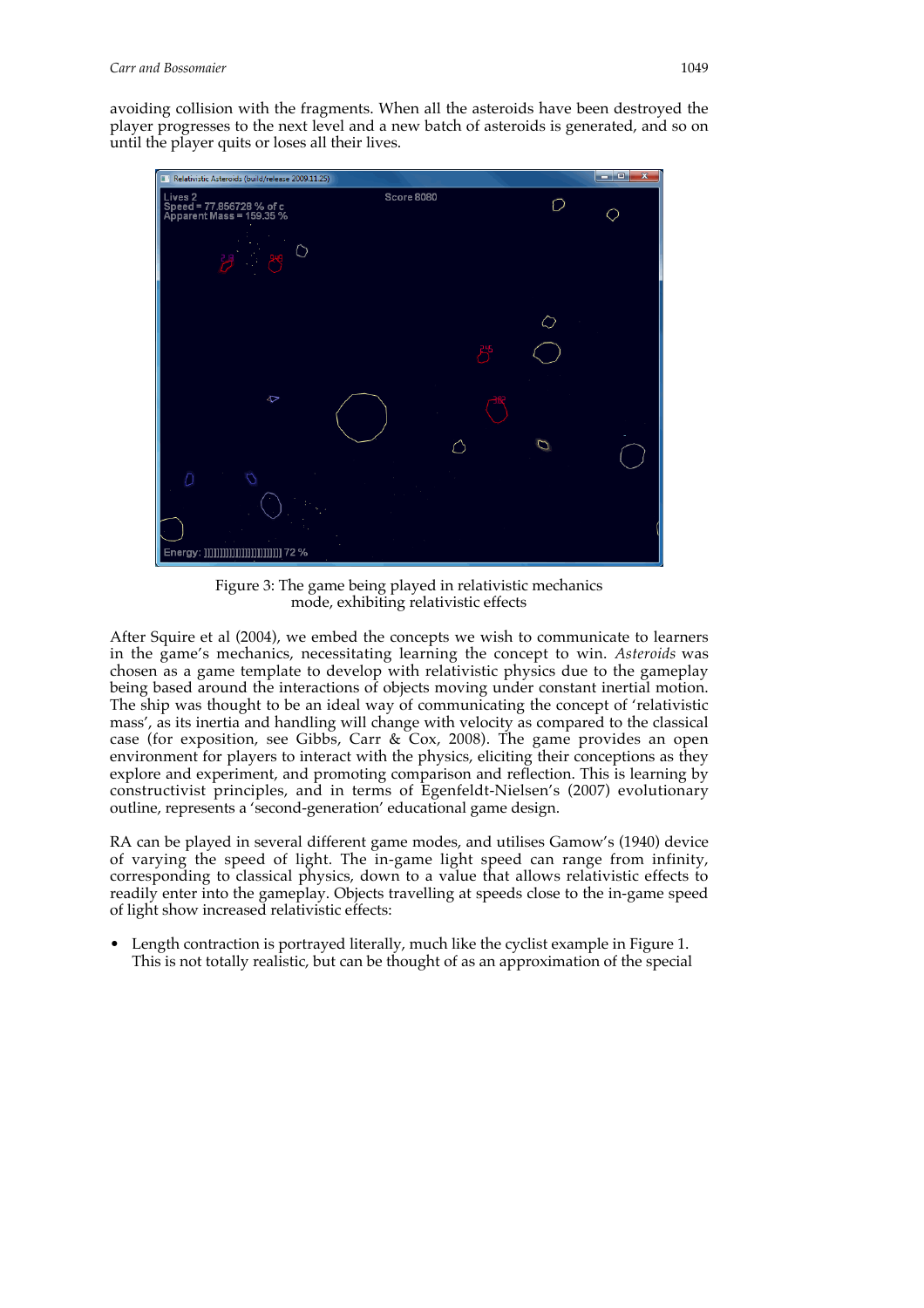case where pure Lorentz contraction is visible to an observer (Scott & van Driel, 1970).

- Mass dilation affects the handling of the player's ship and the outcomes of elastic collisions between asteroids. It is also shown visually with objects being drawn with a proportionally thicker outline.
- Time dilation is shown in countdown timers on a special type of 'time bomb' asteroid, and in time-based behaviours of the spaceship (turning and fire rate).
- An approximation of the Doppler shift effect on light is included. Similar to the changing pitch of sound, this is the effect of the wavelength of visible light being shifted toward either the blue or red end of the spectrum due to relative velocity, producing a change of colour (see Savage & Searle, 1999; Savage, Searle & McCalman, 2007). The effect is calculated relative to the centre of the screen, so that objects moving from the edges toward the centre are treated as approaching (blueshift), and those moving to the edges are receding (redshift).

A dashboard shows information such as the player's score and the ship's current speed as a percentage of light speed. In addition to game modes where the player competes for points under various light speed conditions, a 'practise' mode provides additional scaffolding to facilitate freer experimentation by players without penalties like dying (Carr, 2010).

Figure 2 shows the game being played in the classical mechanics mode. The player's spaceship (white triangle) is shown shooting at some asteroids (yellow outlines); a red 'time bomb' asteroid with countdown timer is also visible at the bottom of the screen. Objects in motion display no special features. In Figure 3, the game is being played with the relativistic 'slow light' mechanic. The player's spaceship is shown travelling from the left toward the centre of the screen at about  $78\%$  of light speed (as reported in the dashboard text in the upper left), and exhibits length contraction and blueshift. Asteroids also portray contraction and colour shift (as in Figure 4), and time dilation in the timers of 'bomb' asteroids.



Figure 4: Asteroids portraying varying degrees of length contraction (left) and blueshift (right)

#### **Survey instrument**

The survey comprises three sections: a knowledge test, evaluation of the game, and demographics questions. Established survey models were referenced as examples in formulating and ordering the questions, including the *Job Satisfaction Survey* (JSS)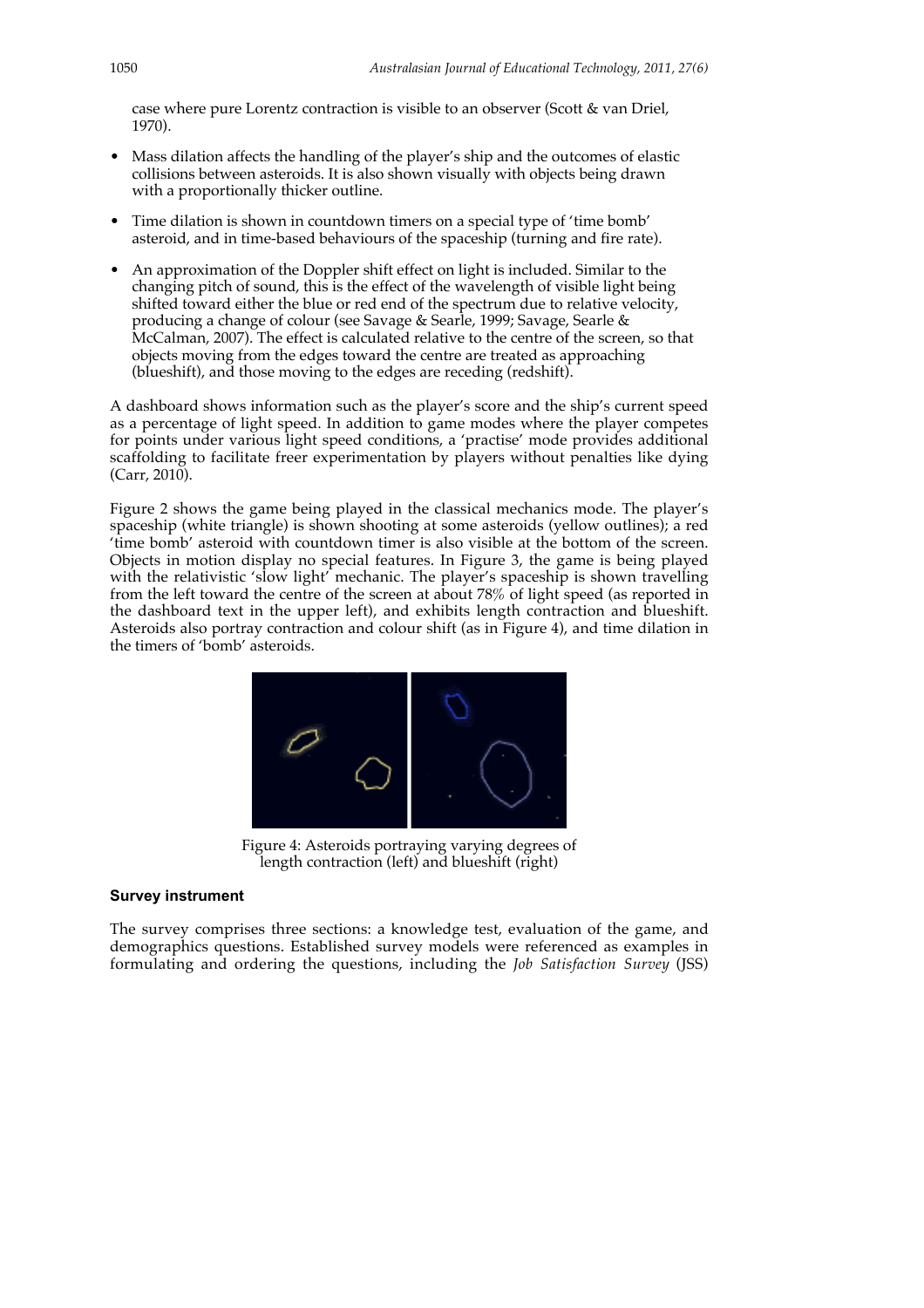designed by Spector (1985); Davis' (1989) *Perceived Usefulness and Ease of Use* survey; web survey methodologies (Ritter & Sue, 2007); and a survey for the evaluation of instructional aids by Strachota, Schmidt and Conceição (2006).

1. The test section comprises 8 multiple choice examination questions on relativity, intended to obtain a quantitative measurement of each participant's knowledge. The first five questions were devised to approximate HSC-level (factual) questions; three directly relate to the three principal effects portrayed in the game. The following two questions were modelled after more difficult (problem-solving) examples, to examine whether respondents could extrapolate more complex ideas, and the final question was factual but based on more advanced topics from relativistic visualisation (see Literature review). Questions are summarised here in Table 2 and given in full in the appendix.

Although 8 questions are not very many, the number of questions was limited in all parts of the questionnaire owing to time considerations. This study used a pre-post paired design where subjects answered the 8 questions before playing the game, and then re-took the same 8 questions after, with each subject's pre-post answers being directly compared. Although this carries the potential for bias, since subjects know the questions the second time around, this limitation was judged acceptable in the interests of making direct comparisons.

2. After playing the game, participants completed an evaluation section comprising 10 statements about the game. The wordings of the statements were in part informed by the above survey templates, and are given in Table 3. Two statements relate to the *perceived quality and entertainment value* of the game (*V*), and the remaining eight are about *perceived effectiveness for learning*, four in general terms (*G*) and four dealing with targeted topics (*T*). Statements were scored using a 5-point Likert scale, from 'Strongly agree' (+2) to 'Strongly disagree' (-2).

After Spector's JSS (1985), statements are written in both directions: eight of the statements describe positive reflections of the game, and the remaining two are negative. Respondents are also able to provide comments on the best features of the game and suggest how it could be improved. The aim of this section was to collect any interesting insights from users about the design and quality of the game experience.

3. A demographics section asks the respondent to supply general non-identifying information about themselves, including age, gender, and previous learning of relativity; their interest in computer games; and also allows them to provide any other comments.

| No. | <b>Ouestion synopsis</b>                                                                         |
|-----|--------------------------------------------------------------------------------------------------|
| 1.  | Identify statement pairs (postulates) that correctly describe the Special Theory of Relativity.  |
| 2.  | Describing length of a relatively moving object.                                                 |
| 3.  | Describing mass of a relatively moving object.                                                   |
| 4.  | Describing rate of ticking of a relatively moving clock.                                         |
| 5.  | Speed of light as seen by a relatively moving observer.                                          |
|     | 6. Change in the age of an airline pilot due to relativity.                                      |
|     | Description of simultaneous events from different frames of reference.                           |
| 8.  | Effects on light emitted from relatively moving source (relativistic optics). (2 correct answers |
|     | selected from 6 statements)                                                                      |

#### Table 2: Summary of test section questions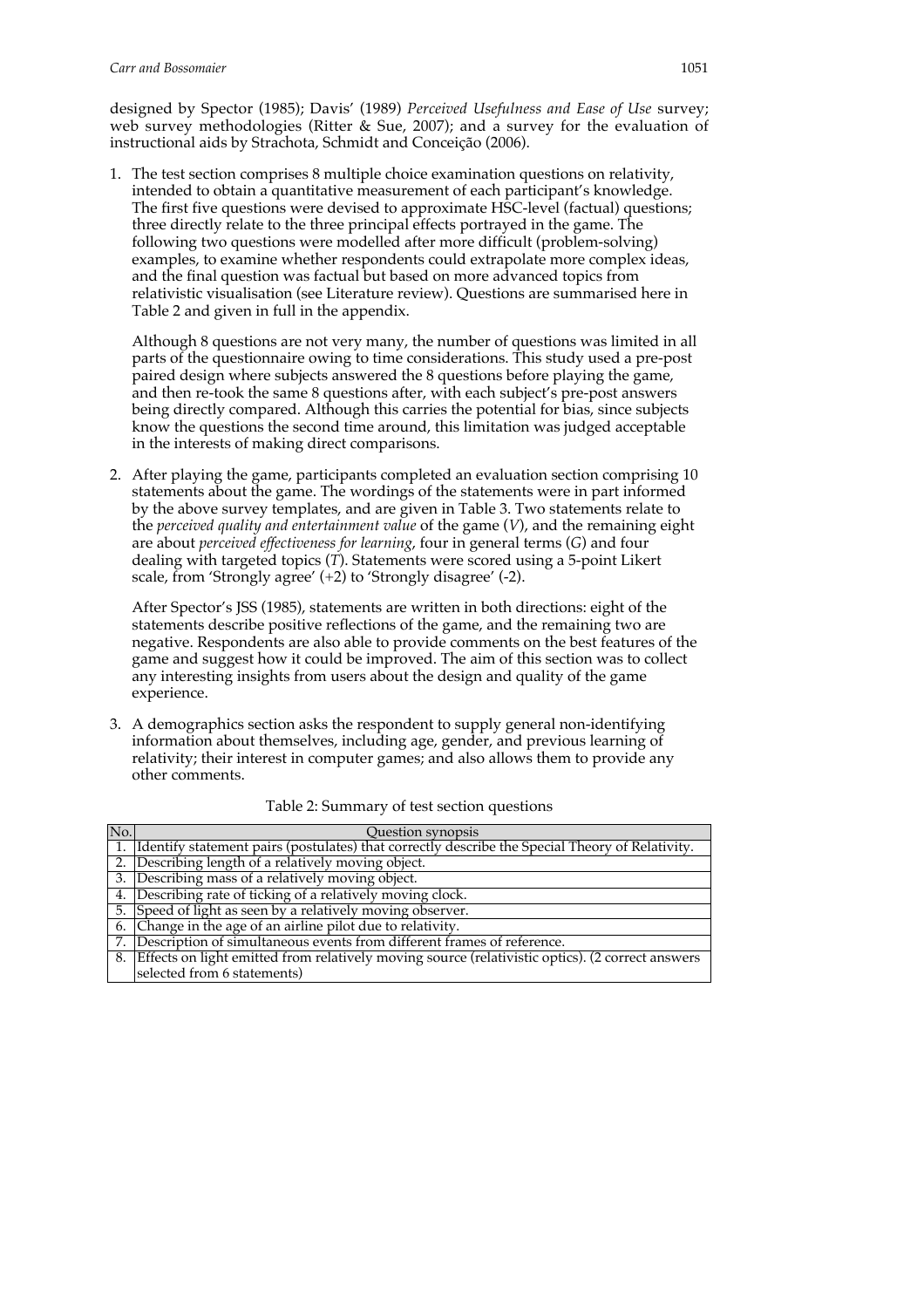| Table 3: Statements used for evaluating the game |  |  |
|--------------------------------------------------|--|--|
|                                                  |  |  |

| Code            | Statement                                                                                |
|-----------------|------------------------------------------------------------------------------------------|
| V1              | The game was fun to play.                                                                |
| $\overline{V2}$ | Putting relativity into a computer game makes it more entertaining and motivating to     |
|                 | learn.                                                                                   |
| G1              | The physics presentation in the game helped me to think about relativity principles.     |
| G <sub>2</sub>  | It was too difficult to learn the rules of the game. (Reverse statement)                 |
| G <sub>3</sub>  | I didn't really learn anything about the topic of relativity from playing this game.     |
|                 | (Reverse statement)                                                                      |
| G4              | Playing a game such as this would be an effective way to learn about relativity.         |
| <b>T1</b>       | The game clearly demonstrates some of the differences between classical and relativistic |
|                 | models of physics.                                                                       |
| T2              | The game clearly portrays the concept of relativistic length contraction.                |
| T <sub>3</sub>  | The game clearly portrays the concept of relativistic mass dilation.                     |
| T <sub>4</sub>  | The game clearly portrays the concept of <i>relativistic time dilation</i> .             |

#### **Procedure**

An initial pilot run of the study (utilising a longer form of the survey) was conducted for five months through 2008, in which the questionnaire was trialled as a web survey. Subsequently, minor changes were made and the main study was conducted toward the end of 2009. This collected data from Year 11 and 12 classes at three high schools  $(n = 41$  students), and from experiment sessions conducted at CSU using volunteers without any physics background ( $n = 26$ ). (See Table 1 earlier.) Only results from the main study are presented here.

On campus experiment sessions were conducted in CSU's Computer Gaming Laboratory, with the investigator guiding participants through the experiment. Volunteers included 22 students enrolled in various courses, and 4 staff members; all of whom had no prior background in physics. Participants were asked to complete the first part of the questionnaire (comprising demographics and the pre-test), and then to play the game in the classical physics mode to familiarise themselves with the game interface. After this, the investigator gave a verbal overview of relativity to provide context, and users were asked to play the game a second time under the relativistic physics model (or practise mode if they so chose). In general, participants were not directed but allowed to discover the game's physics rules and explore its behaviour by themselves. Discussion was also allowed; approximately half of the participants engaged with one another to analyse the game physics behaviour, or ask questions of the investigator. Finally, participants completed the post-test and evaluation sections of the questionnaire, and were thanked for their time. Each experiment session lasted about an hour, with about 30 minutes between pre- and post-tests; this necessarily limited the amount of time for participants to reflect and form new ideas for answering the test, but kept the time commitment for participants manageable.

Experiments were also conducted with classes of HSC physics students from three local high schools, with the cooperation and oversight of the teachers. These followed broadly the same procedure, except that the teachers were able to direct and incorporate the activity into a lesson, and often used it to foster discussion with their class on relativity topics. As students were involved in different stages of their curriculum, for some classes this was a first introduction to relativity, and for others it formed a revision activity.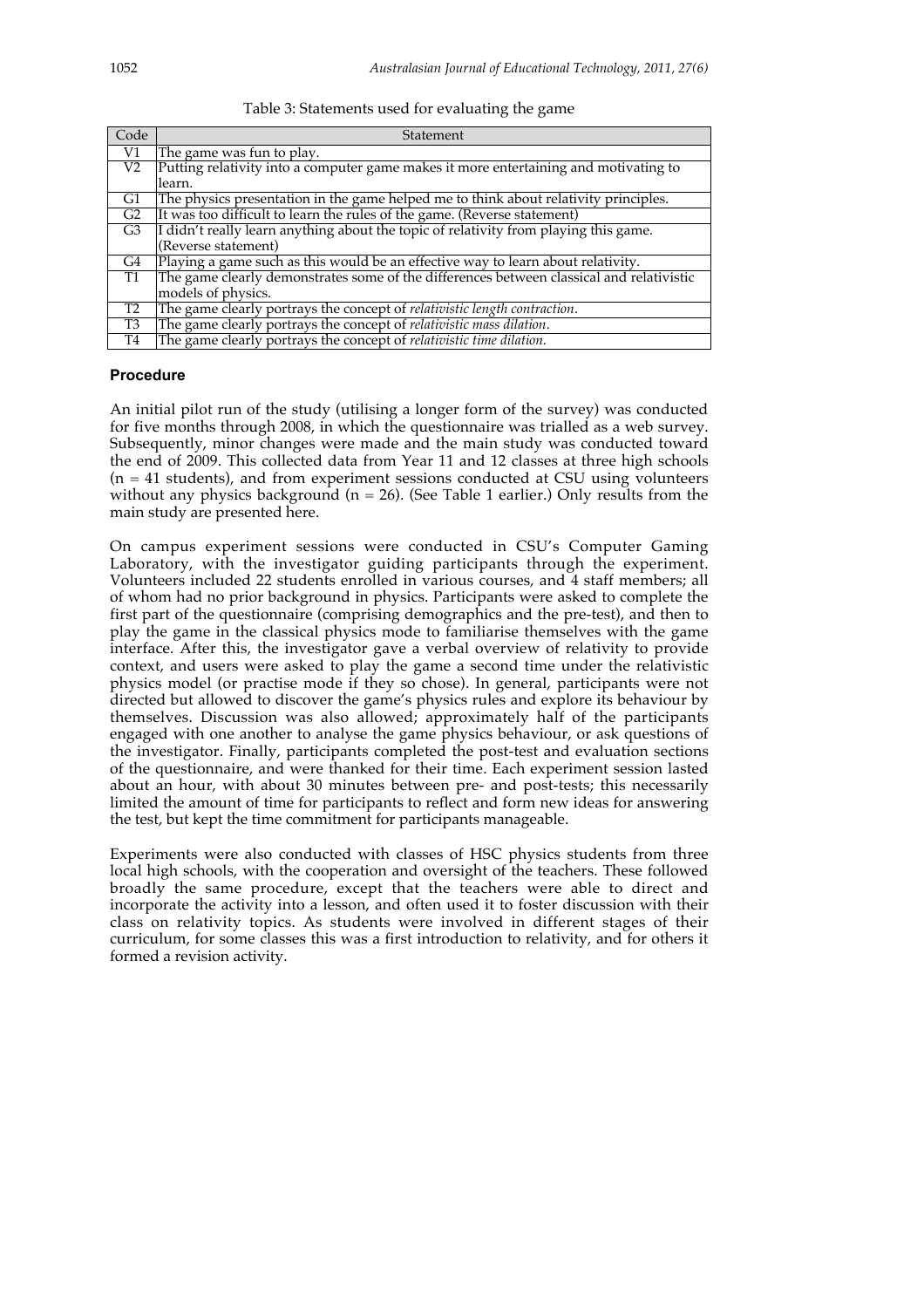## **Results and analysis**

The focus group studies involved a total of 67 participants (see Table 1 earlier). These were divided into two cohorts, of 39 subjects new to relativity (26 university volunteers and 13 HSC students), and 28 subjects with prior classroom exposure (28 HSC students).

#### **Test section responses**

The 8 questions of the test section of the survey were summarised in Table 2 of the previous section. Figures 5 and 6 graph the correct pre- and post-treatment response rates of the participants to each question, and the averaged total score.



Figure 5: Graph of test scores for participants new to relativity  $(n = 39$  university participants and HSC students).

Data was analysed using *SPSS*, and Microsoft *Excel* with programmed formulae. We are interested in knowing whether exposure to the game improves each subject's score in the test to a statistically significant degree. To answer this, the total scores were analysed using a Wilcoxon signed-rank test for non-normally distributed paired data. The probability or *p*-values obtained from these analyses are presented in Table 4; statistically significant results at the  $5\%$  level (i.e.  $< 0.05$ ) are marked with an asterisk. The results show a strongly significant result for the new learners, although both cohorts showed improved test scores in the post-test.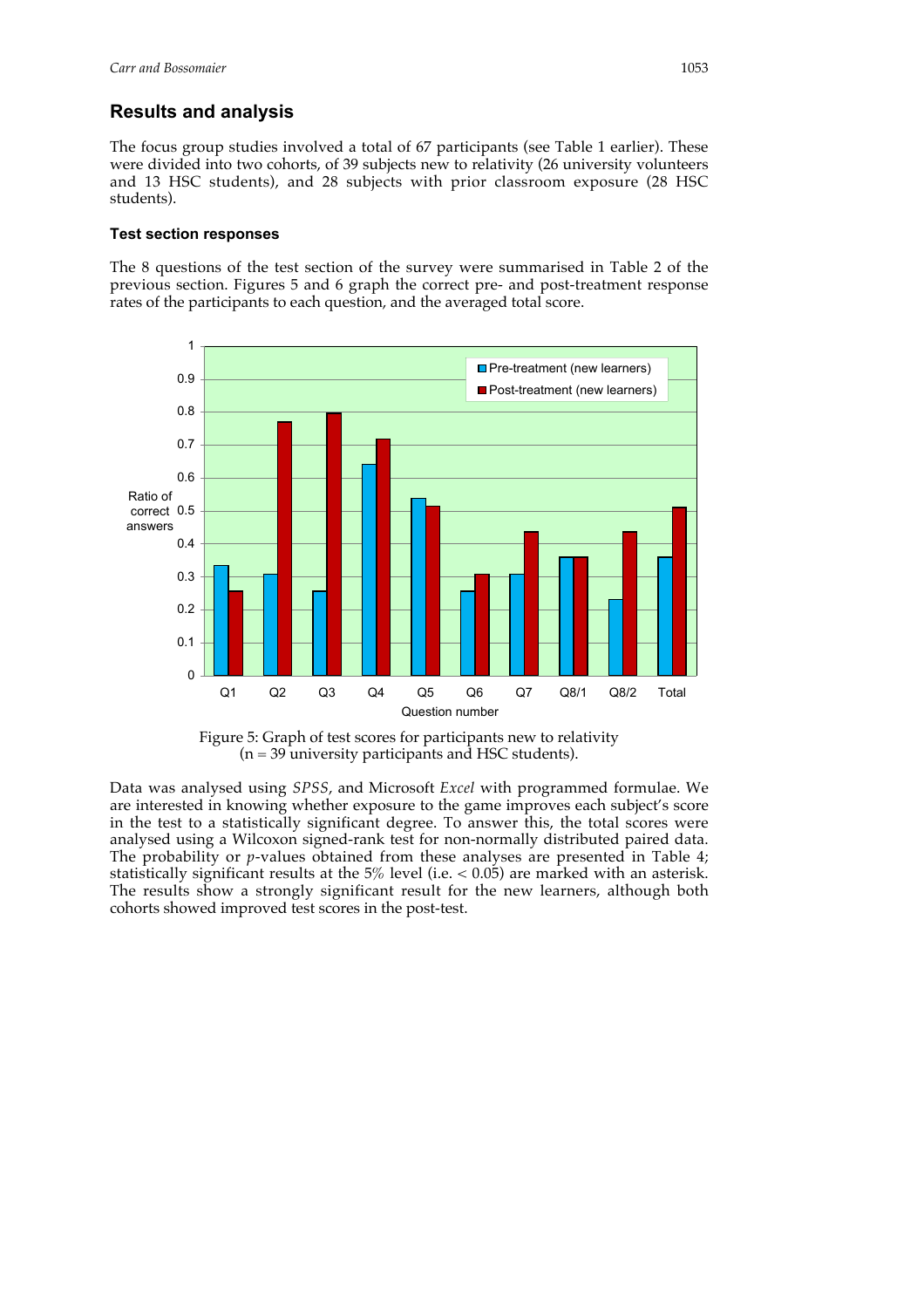

Figure 6: Graph of test scores for participants who had previously studied relativity in class ( $n = 28$  HSC students)

Table 4: The test scores, and *p*-values for participants' improvement across the test

|            |           | New learners  | Prior knowledge |
|------------|-----------|---------------|-----------------|
|            |           | $group(n=39)$ | $group(n=28)$   |
| Pre-test   | Mean      | 0.359         | 0.611           |
|            | Std. dev. | 0.208         | 0.185           |
| Post-test  | Mean      | 0.510         | 0.639           |
|            | Std. dev. | 0.185         | 0.178           |
| $p$ -value |           | $0.0049*$     | 0.365           |

In addition, we can examine each question individually to identify where the greatest shifts occurred. The pair-wise change in correct responses to each question was analysed using a two-sample sign test (since the change between correct/incorrect is bimodal). The resulting chance probabilities, *Q*, are given in Table 5; again, the significant results (less than 0.05) are marked with an asterisk.

This analysis shows highly significant increased understanding among the new learners cohort for the questions concerning length contraction and mass dilation (Q2 and Q3). While these respondents also improved on Q4 concerning time dilation, the improvement was not great enough to be significant; it is interesting to note that the new learner cohort showed a high prior understanding of this concept in the pre-test with correct rates over 60%. By contrast, the prior knowledge cohort showed no significant improvement across these questions, demonstrating these concepts were already well understood in the pre-test.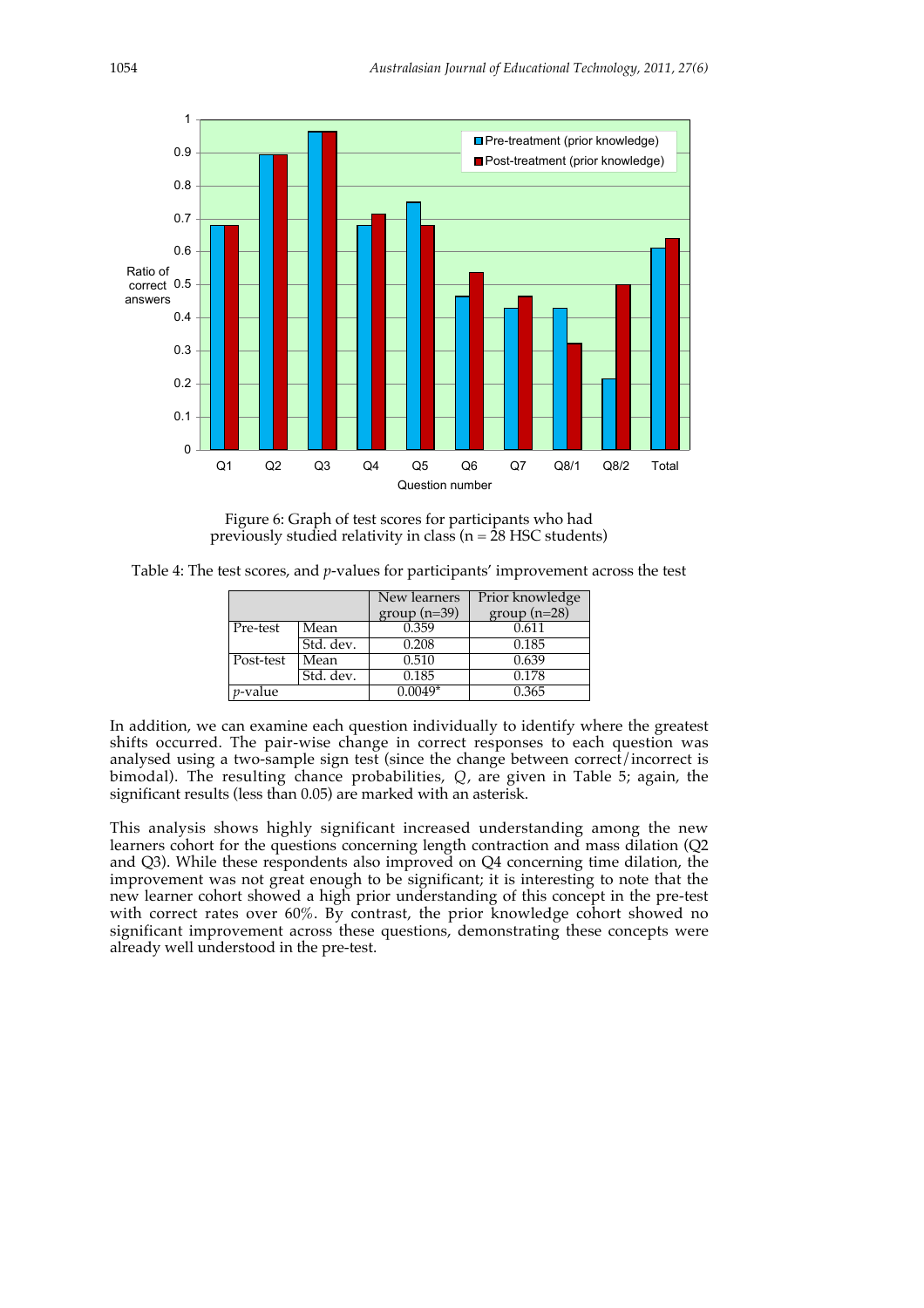| Question       | New learners  | Prior knowledge |  |  |  |
|----------------|---------------|-----------------|--|--|--|
|                | $group(n=39)$ | $group(n=28)$   |  |  |  |
| Q1             | 0.186         |                 |  |  |  |
| Q <sub>2</sub> | $0.000072*$   | 0.240           |  |  |  |
| Q3             | $0.000015*$   |                 |  |  |  |
| Q4             | 0.273         | 0.500           |  |  |  |
| Q5             | 0.386         | 0.240           |  |  |  |
| О6             | 0.362         | 0.500           |  |  |  |
|                | 0.134         | 0.309           |  |  |  |
|                | 0.386         | 0.225           |  |  |  |
|                | $0.021*$      | $0.013*$        |  |  |  |
|                |               |                 |  |  |  |

Table 5: The chance probabilities, *Q*, for the change in responses to each test question

Most of the remaining questions did not result in obviously useful outcomes. These were questions concerned with peripheral topics less central to the game experience (such as Q1, stating the postulates of relativity), or that required deeper reflection and problem solving. The major exception to this was Q8/2, concerning redshift/blueshift, wherein both cohorts showed significantly improved comprehension of colour shift for approaching and receding objects.

#### **Evaluation section responses**

The ten statements given to the participants for the evaluation of the game are listed in Table 3, allocated along the VGT dimensions. Responses were recorded in the range +2 (Strongly agree) to -2 (Strongly disagree). Table 6 shows the mean and standard deviation of the responses collected from the participant cohorts, and the proportion of 'Agree' and 'Strongly agree' responses (inverse statements are starred). The overall responses are represented in the graph in Figure 7. The boxes show the area one standard deviation either side of the mean response score. The lines show the maximum and minimum scores received for each statement.

|                        |                    | V1       | V2   | G1   | $G2*$               | $G3*$    | G4       | T1     | T2   | T <sub>3</sub> | T <sub>4</sub> |
|------------------------|--------------------|----------|------|------|---------------------|----------|----------|--------|------|----------------|----------------|
| <b>New</b>             | Mean               | $1.18\,$ | l.27 | 1.15 | $-1.15$             | $-1.08$  | 1.13     | 0.89   | 1.13 | 0.87           | 0.37           |
| learners               | Std. dev.          | 0.60     | 0.65 | 0.63 | 0.90                | 0.70     | 0.80     | 0.80   | 0.80 | 0.83           | 0.90           |
| group                  | $\sqrt{\%}$ Agree/ | 90%      | 85%  | 87%  | $82\%$ <sup>*</sup> | $85\%*$  | 79%      | $72\%$ | 79%  | 74%            | $46\%$         |
|                        | Strongly agree     |          |      |      |                     |          |          |        |      |                |                |
| Prior                  | Mean               | 1.25     | .29  | 1.04 | $-1.21$             | $-0.71$  | $1.08\,$ | 1.21   | .25  | 1.04           | 0.67           |
| knowledge Std. dev.    |                    | 0.53     | 0.62 | 0.46 | 0.66                | 0.81     | 0.50     | 0.51   | 0.61 | 0.75           | 0.82           |
| group                  | $\%$ Agree/        | 82%      | 79%  | 79%  | $75\%$ *            | $64\%$ * | 79%      | 82%    | 79%  | 71%            | 54%            |
|                        | Strongly agree     |          |      |      |                     |          |          |        |      |                |                |
| $*$ inverse statements |                    |          |      |      |                     |          |          |        |      |                |                |

Table 6: Summary of participant evaluations of the game

Participants overall rated the game favourably, regarding it as fun (item V1, overall 87% agree or strongly agree), and that it made the topic more entertaining and motivating to learn  $(V2, 82\%)$ . Both cohorts agreed equally that playing the game represented an effective way to learn about relativity (G4, 79%).

The new learners cohort felt more strongly that they had learnt from the activity (85% versus 64% disagreement with the negatively-worded statement of item G3). However, respondents experienced in the topic felt more that the game clearly demonstrated the differences between classical and relativistic physics (T1, 82% versus 72% agreement).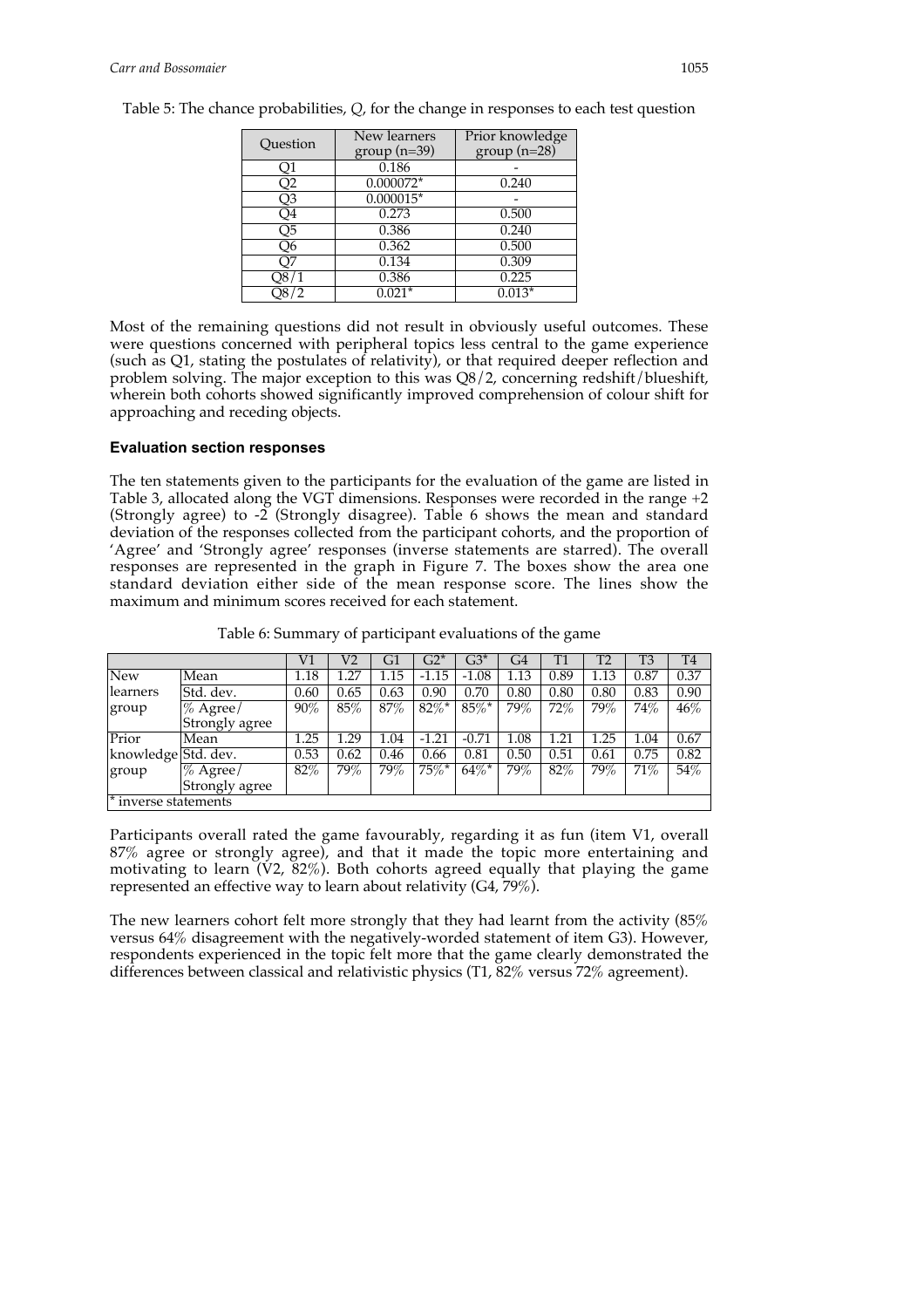

Figure 7: Graph of combined participant responses to the 10 evaluation statements

There was strong correlation between the evaluations, user comments and learning result, regarding the specific effectiveness of the portrayal of the principal relativistic effects. The length contraction and mass dilation effects (items T2 and T3) were both deemed effective, but time dilation (T4) was particularly singled out as needing to be more pronounced.

### **User comments**

Open-ended questions solicited user comments on the best features of the game, areas that could be improved, and general thoughts.

Regarding best features, responses frequently referred to the graphical portrayal of physics, especially seeing the "changing shape" for length contraction, and colourshifting effect. The simplistic game graphics were also cited as an area that could be improved; but some responses contended that simplicity of the game was an advantage. The interactivity and challenge/fun factors of the game were also mentioned as positive aspects.

Besides the graphics, other suggestions for general improvement mentioned the addition of sound effects, more varied gameplay, and more/clearer instruction and explanation. Individual usability issues were also raised, but were not generally uniform. Specific comments regarding the physics clearly singled out the time dilation as needing to be less subtle. In addition, respondents suggested the inclusion of mechanisms to experience other related physics effects (switching the frame of reference to be relative to the spaceship, and the relativity of simultaneity).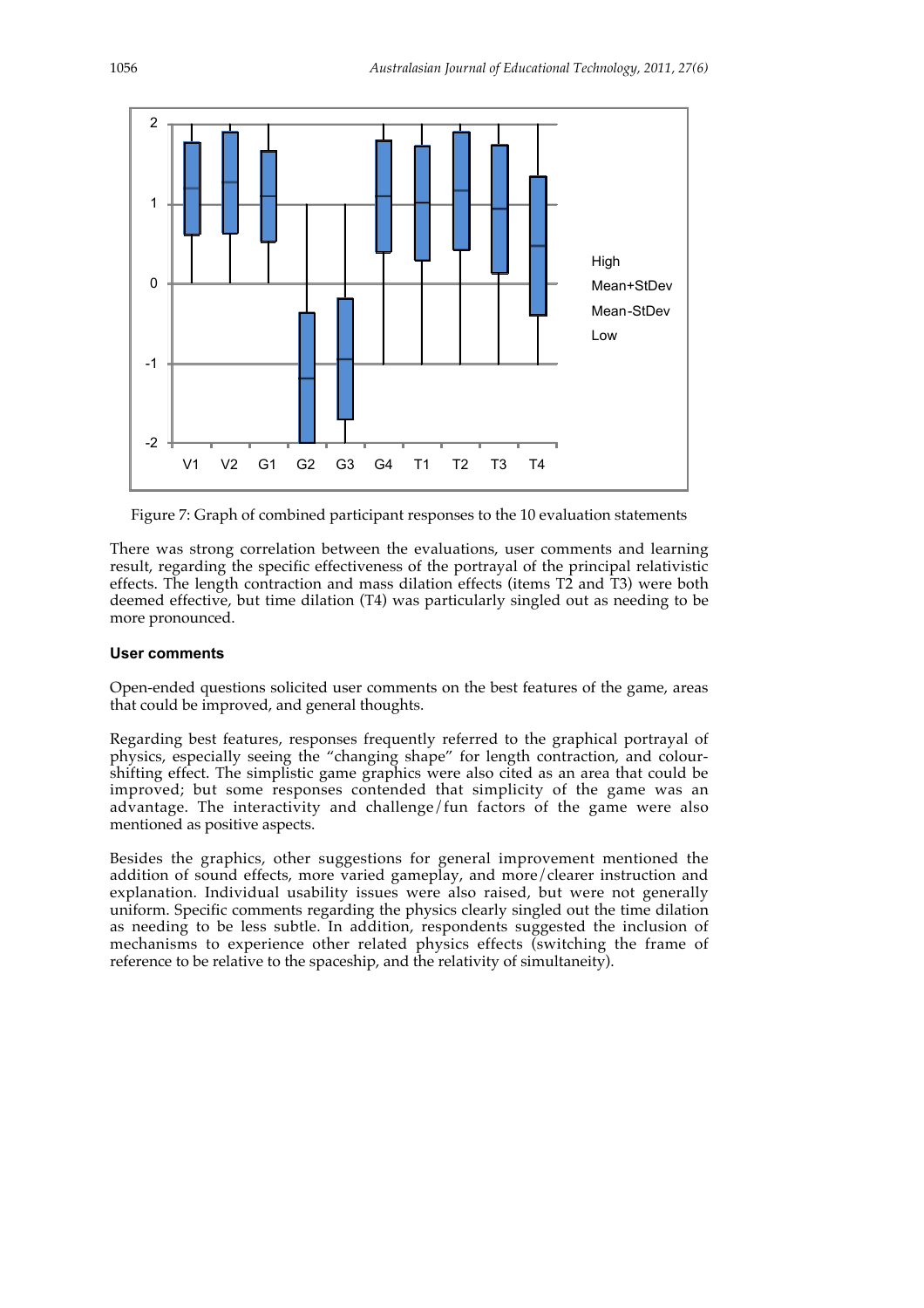In general comments, many respondents expressed appreciation of the game activity (e.g. "great fun"). Other studies have reported how interactive technologies can help learners build more intuitive explanations (Squire et al, 2004) or make physics topics less abstract (McGrath et al, 2008), and this was also reflected in comments we received, such as "I think it could be of great practical use in school to learn about what I find an off the planet and dry subject" and "putting theory into practice". However, some criticisms were also offered up, with some respondents (predominantly from the new learners cohort) indicating they only found it confusing. Specific feedback suggested that more information and guidance would help support communication of the relativistic effects.

The teachers involved in the studies gave very positive comments about using the game with their classes. These are examined more closely in the following discussion of the research questions.

### **Discussion**

In this section we address our research questions, and reflect on the implications.

*RQ I: Can computer game software embodying relativistic principles provide an effective scaffold for learning of the Theory of Relativity?*

The results of the test administered in the experiment indicate that an improvement did take place in the ability of the participants to correctly answer exam-style questions on relativity. Thus, we affirm that the game did convey knowledge and assist players in learning of relativity.

The most significant improvements appeared in the concepts of length contraction (Q2) and mass dilation (Q3), which the game obviously embodies very well. This improvement was only true for the new learners group of participants, where the correct answer ratio jumped from around 25% (consistent with random chance) to over 70%. By comparison, the prior knowledge cohort showed initially high results on these questions, and effectively no overall change after treatment. However, both cohorts returned statistically significant learning results for the final question on Doppler shift of colour (Q8/2). Both cohorts also tended to improve their scores across most other questions (Q4, Q6, Q7) and returned an increased total score for the test.

Additionally, the user evaluations indicated that the participants felt that the game was effective for learning, and clearly portrayed relativistic effects in helpful ways. In comments, participants expressed appreciation for the game context as a novel way to present physics, and that they felt it made the material less abstract, a result also shared by McGrath et al (2008).

*RQ II: How does learning with the game compare to or supplement the knowledge gained from formal classroom tuition?*

Investigation of this research question in future would ideally involve a comparative study between the two modes of learning - classroom (control), and game (treatment). However, the results of the current investigation do provide some useful insights and outcomes.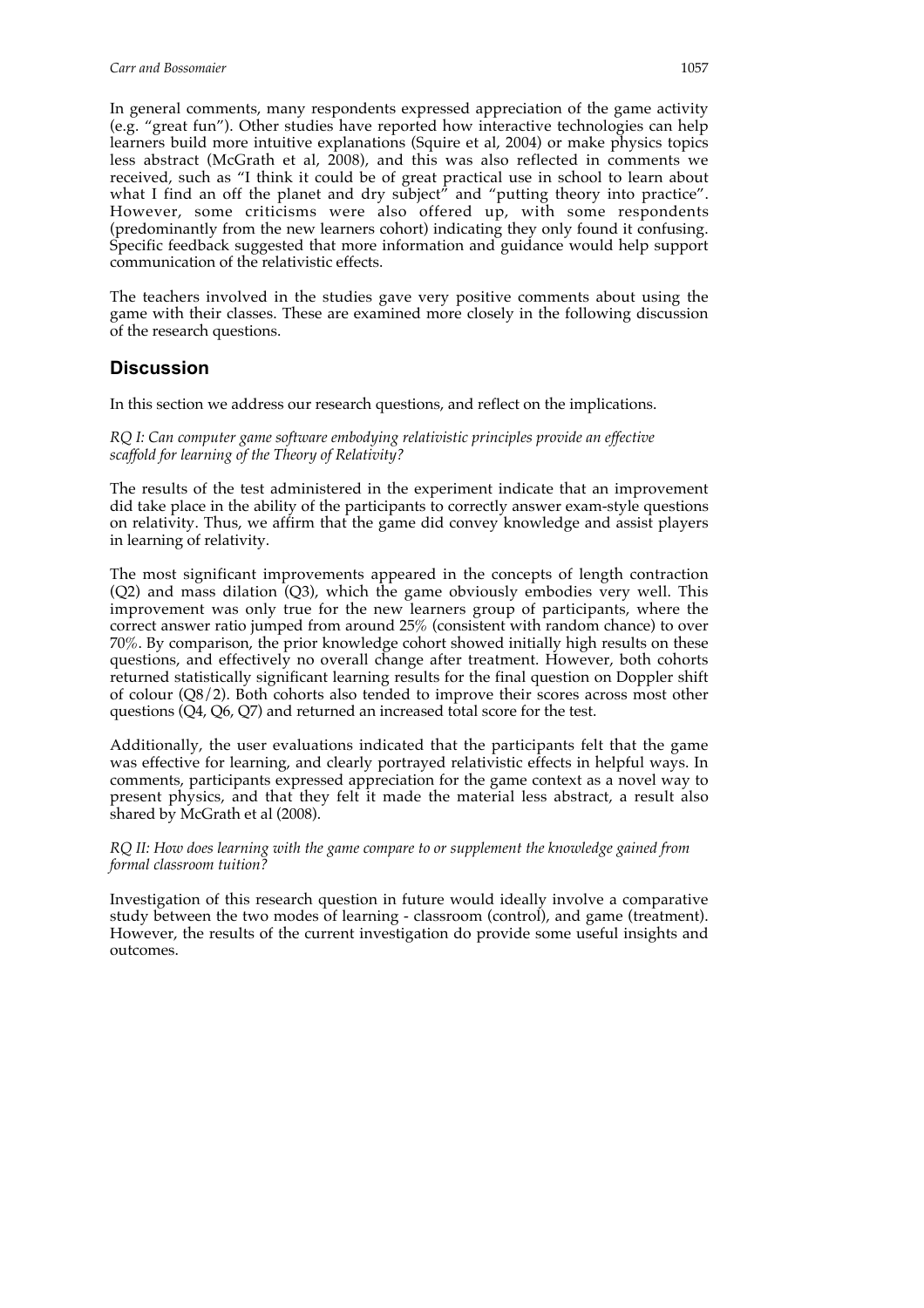The physics students involved in this study were studying relativity according to the HSC curriculum, which outlines proficiency in the principal features of relativity including length contraction, time dilation, reference frames, and applying the Lorentz equations (Board of Studies, 2010). The five factual questions (Q1-5) of the test map most closely to this curriculum, while Q6 and Q7 are more advanced questions requiring manipulation of mathematics.

The prior knowledge group show generally high correct answer rates, particularly across questions Q1-5, indicating most concepts were already well understood. In the pre-test, the new learners group show answer rates across most questions consistent with random chance (having no prior familiarity). However, it is notable that the new learners score initially high results  $(> 0.6)$  on concepts of time dilation  $(Q4)$  and constancy of the speed of light (Q5). This indicates that most participants may have encountered these topics before (e.g. hearing about the 'twin paradox').

In the post-test, the answer profile of the new learners becomes markedly closely aligned to that of the prior knowledge group (within 13% of the total overall score). Notably, the game was clearly a powerful introduction for new learners on the concepts of length contraction  $(Q2)$  and mass dilation  $(Q3)$ , where they increase their understanding to be close to the prior knowledge group; but it did nothing for them on the postulates of relativity (Q1). However, both cohorts return a significant learning result for the Doppler shift effect of colour (Q8/2), which is a concept that is not covered in the HSC. This indicates the learners were able to retain and interpret this concept represented in the game for answering the test question.

It is also notable that the correct answer rates of both cohorts move in identical directions between the pre and post-tests, across Q4, Q6 and Q7 (increase) and Q5 (decrease). The reason for the decrease in Q5 might indicate confusion with the game's usage of the Mr Tompkins-style 'slow light'.

Our learning outcomes are especially interesting in light of the report by Dimitriadi, Halkia and Skordoulis (2010), who conducted a study in learning relativity using a range of educational media. They mention length contraction and time dilation as two of the more difficult concepts for students to grasp; but also that it was much more difficult for the learners to deal with length contraction, than time dilation. The latter may tie into our result of higher initial comprehension; while regarding the former, it appears that our game is much more successful in communicating length contraction than the methods and media those authors employed. However, this study did not probe understanding in great enough detail to ascertain that subjects actually achieved rigorously *correct* interpretations. Other studies have shown that students often adopt only partially-correct conceptual frameworks that allow them to incorrectly retain old ideas, attributing difficulties to distortions of perception for example (Scherr, Shaffer & Vokos, 2001; Dimitriadi, Halkia & Skordoulis, 2005). Thus, while our result is promising, further research is required to determine what conceptual change has taken place for teaching practice to build upon and reinforce.

The teachers that were involved in the study gave positive reflections of using the game and the experiment activity with their classes. They generally used the game as a vehicle for initiating classroom discussion and illustrating concepts. Detailed feedback from one of the teachers is quoted below. This teacher felt the game was a useful resource, although she indicated the experience would be improved with more time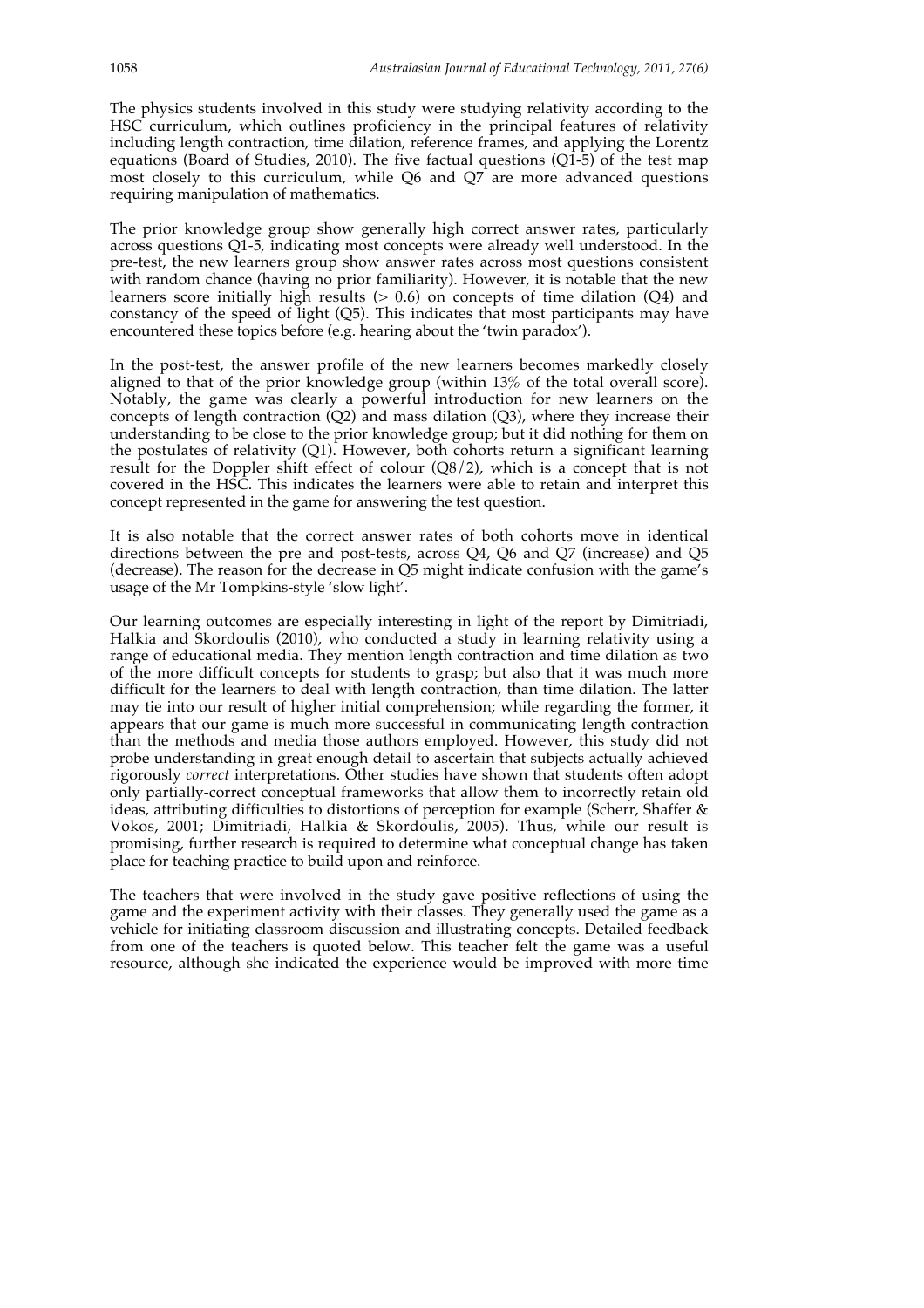for students to explore and reflect. She described how she would utilise it in her class as a learning resource for students to explore over a longer period.

I thought the game was great. It was very beneficial that I… could explain what was happening and what they should be looking out for. The year 12's enjoyed it as they had an understanding of what it was all about. However, they needed more time to play the game and get a hold of all they could see.

I would certainly use it in a classroom environment […]. I would give it to them as a resource but introduce it in a double lesson and then let them take it home to play. I think it is a wonderful resource that is… a bit different and worth exploring and the game is a great way to do this.

*RQ III: What design and implementation factors can be identified that would make such educational relativity games appeal to, motivate and engage a diverse audience without compromising learning?*

With this question, we examine what features of our current game are successful or not successful, for application to future work.

The computer game is a novel and useful means to portray relativity, which is difficult to otherwise observe or visualise. Our study participants responded generally positively, reporting they found it made the topic more relatable and entertaining. Teachers also regarded it as a useful resource for exploration. Although implemented as a single player game, it was observed among some participants to inspire friendly competition as they sought to beat one another's scores, and to foster discussion between learners in the classroom. This may reflect an emergent preference for sharing learning experiences, as was also witnessed by Squire et al (2004). More features could be added to allow the game to be used in collaborative learning (Zuiker et al, 2008; Stewart, 2009), such as linked scoreboards and multi-player environments.

Relativity lends itself to an action-game portrayal, dealing as it does with scenarios involving high speed motion. However, accessibility is an important consideration, as not everyone may naturally possess the hand-eye coordination required for fast-paced games (as an alternative, puzzle or turn-based game designs usually eliminate the issue of reflexes). Observation and results showed that of those participants who were HSC students, age, gender and prior gaming experience had no significant impact on their experiences with the game in the experiment. However, in the university volunteer cohort, a few subjects in particular had difficulty grasping how to control the game. The introduction of the 'practise' mode to our design was one result of early feedback, to improve usability for less confident gamers by removing the penalty of dying, as well as to facilitate freer experimentation (Carr, 2010).

This game was developed on constructivist principles, which outline that learning occurs by confronting misconceptions in one's conceptual frameworks and reifying by the construction of new frameworks. Traditionally, paradoxes are used to elicit learners' incorrect conceptions and motivate the formation of new ones, but the learning is most powerful when learners discover and reflect for themselves (Scherr, Shaffer & Vokos, 2002). Our game provides an environment in which players can interact with and qualitatively observe the physics through experimentation, hopefully discovering new dynamics and behaviours. The game environment is open-ended and unstructured, however, and relies on self-motivation of the learner to explore. As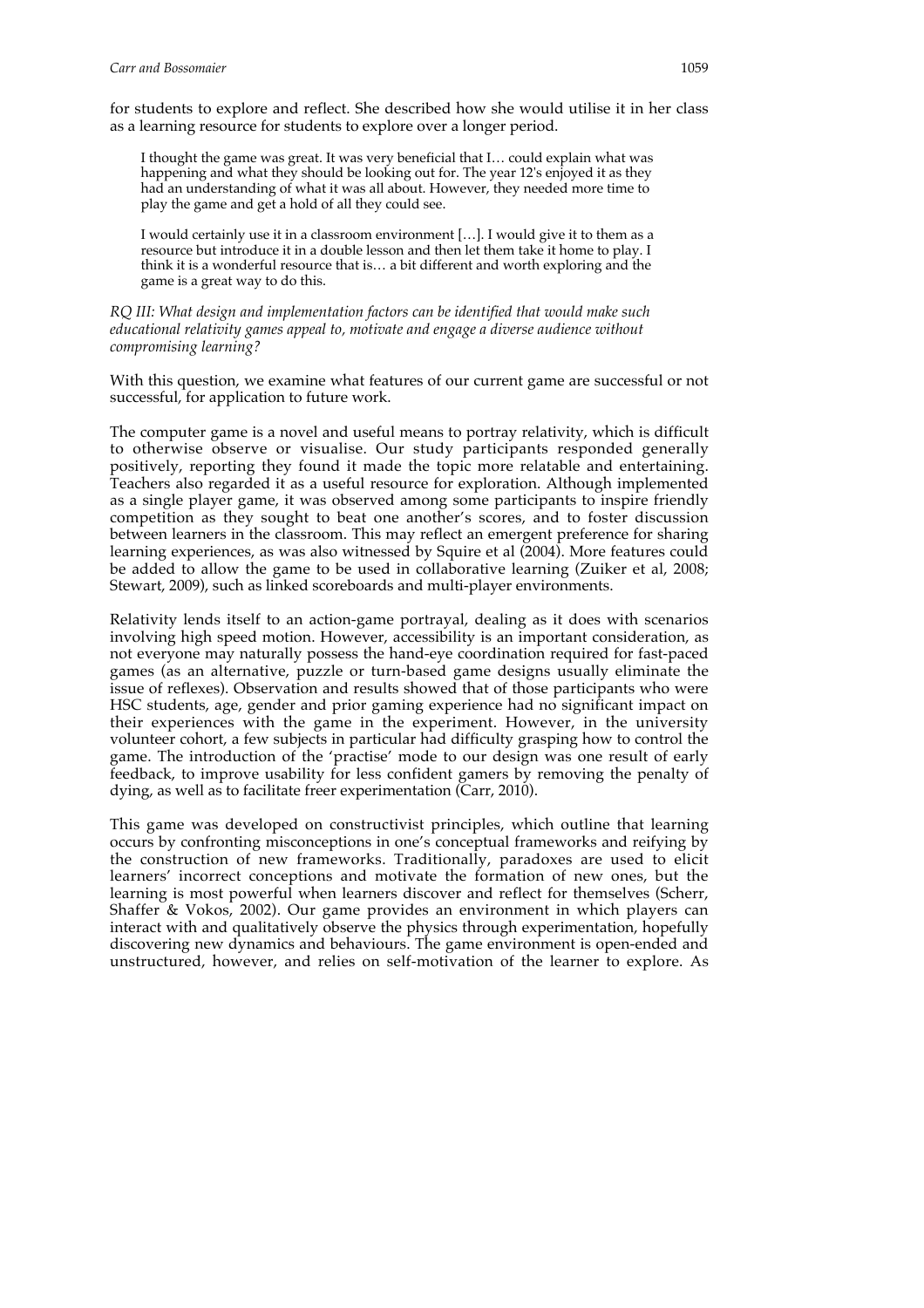Zuiker et al (2008) writes, "[games] can only ever frustrate and facilitate various trajectories of [inquiry]"; teachers are still important to guide learning and motivate willingness in students to re-examine their embedded epistemic stances.

Some important outcomes highlighted in this study arise from the user feedback concerning information content. Comments suggested "the physics concepts need to be more reinforced at the front end of the game<sup>"</sup> and "the game is only really effective as a learning tool when the player has someone nearby to explain what is happening". One particularly astute student stated that "the physics principles from this game are [only] learnt via observation skills...", and along with other comments, suggested that an in depth information section, on screen text, or audio commentary would help support communication of the relativistic effects. These would be important factors to consider for developing the game to act in a more stand-alone capacity; however, it is a worthwhile point to remember that 'gamers rarely read manuals' (Schiller, 2008; Stewart, 2009). Indeed, the current version of our game included a brief 'help screen' text synopsis about the physics, but our participants either were not aware of it or chose to ignore it.

Instead, the gamer's preferred method of learning is by trial and error, learning by doing. Our game provided a semi-open environment for players to experiment in, but this could be taken further. For example, Stewart (2009) outlines the use of pop-up "light bulb" notes that point out interesting features, which are not revealed upfront but emerge through dedicated play. These serve as both a motivator for players to find, and to present relevant information 'just in time' for players to use. Schiller (2008) examined the puzzle game *Portal*, and found it embodies very carefully designed learning methodologies and content. It uses scaffolded instruction, and layers lessons to make skill acquisition and demonstration central to the game. *Portal* takes the common training mission or tutorial level one step further; in fact, for most of its duration, learning *is* the game. Following this example, our game could be improved with structured "missions" to guide the attention of players to the particular features we want them to learn, and test their understanding.

Observation also revealed an issue with the combination of conceptual and representative visual effects (Carr, 2010). When the colour-changing of objects was explained during an experiment session as a representation of Doppler shift, one participant asked if the expanded object outline (intended for mass dilation, but which appears "glowing") was also a relativistic effect. This highlights that the combination of graphics effects for different purposes needs to be carefully considered to avoid confusion.

## **Conclusion**

Central to the design of *Relativistic Asteroids* is incorporating the physics principles that are our learning material into the rules of the game itself. A realistic portrayal is deemphasised, in favour of a stylised representation to focus on the dynamics. Respondents found placing the physics into a game context was a motivating and unique way to engage with the concepts, and it was effective at improving their comprehension of selected physics effects. The goal-oriented context motivates them to unravel the behaviour of the system to improve their ability, and implicitly frames their trajectory of inquiry and provides measurement of aptitude.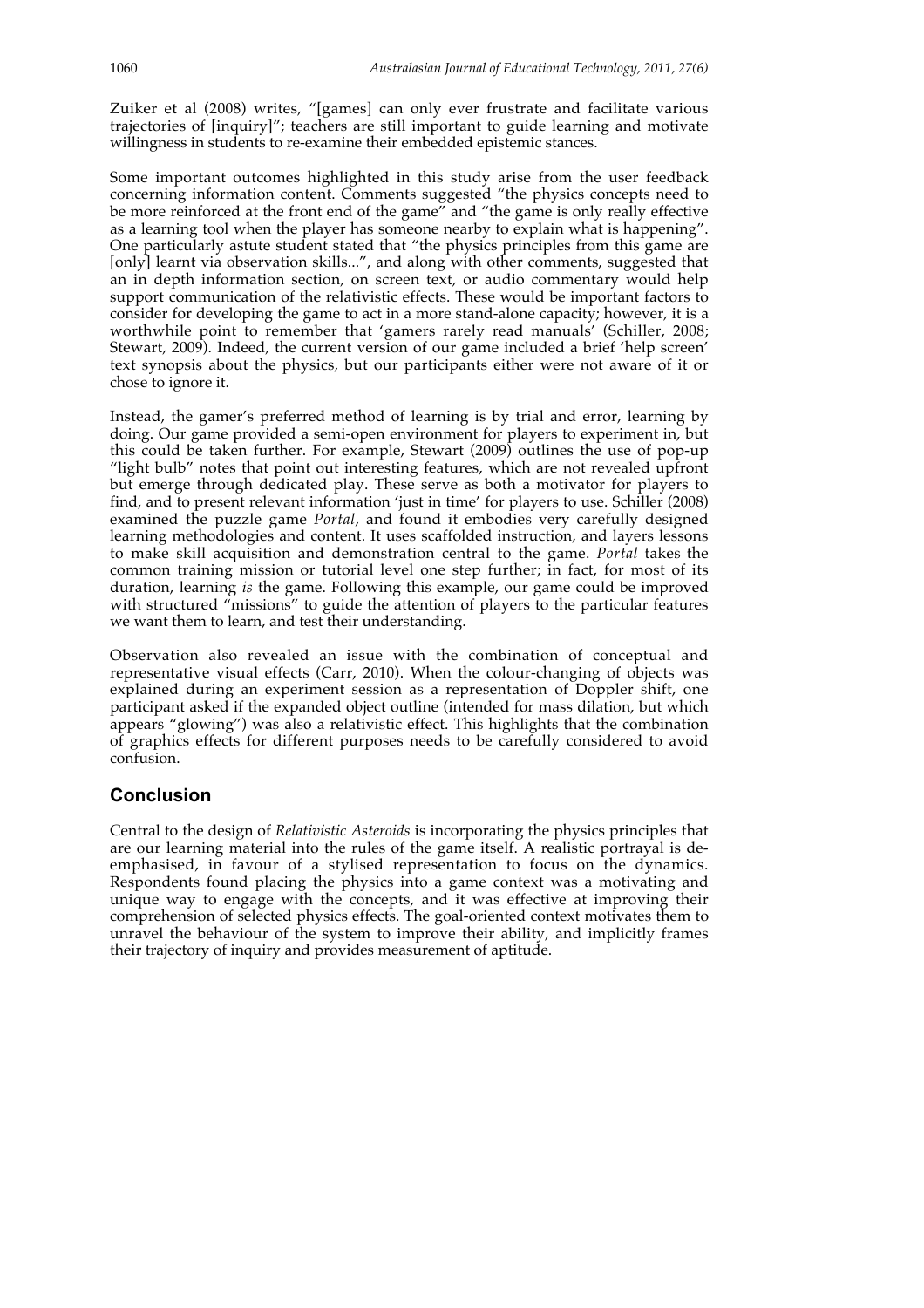The current version of *Relativistic Asteroids* is effective at introducing some concepts of special relativity to learners, aligned with the current HSC physics curriculum. Our future work would aim to improve this software to address the points we have discussed from the findings of this study. We also plan to develop these game ideas and mechanics into a fully 3D game, incorporating the relativistic visualisation techniques described by for example Savage, Searle & McCalman (2007). We would conduct further studies to analyse and compare these representations and the effectiveness of game technologies for enhancing learning of difficult topics like relativistic physics.

### **Acknowledgments**

This work is funded by a Charles Sturt University Postgraduate Research Studentship (CSUPRS) scholarship and the Centre for Research in Complex Systems (CRiCS).

## **References**

- Amory, A. (2007). Game object model version II: A theoretical framework for educational game development. *Educational Technology Research and Development*, 55(1), 51-77. http://dx.doi.org/10.1007/s11423-006-9001-x
- Andriole, S. J. & Roberts, E. (2008). Technology curriculum for the 21st century. *Communications of the ACM*, 51(7), 27-32. http://dx.doi.org/10.1145/1364782.1364792
- Boas, M. L. (1961). Apparent shape of large objects at relativistic speeds. *American Journal of Physics*, 29(5), 283-286. http://dx.doi.org/10.1119/1.1937751
- Board of Studies NSW (2010). *HSC Syllabuses Physics*. [viewed 23 July 2010]. http://www.boardofstudies.nsw.edu.au/syllabus\_hsc/physics.html
- Carr, D. (2010). Visual computer game features for teaching relativity. In E. Banissi, M. Sarfraz & M. L. Huang (Eds), *Proceedings of the Seventh International Conference on Computer Graphics, Imaging and Visualization (CGIV10),* 35-40. http://dx.doi.org/10.1109/CGIV.2010.13
- Carr, D., Bossomaier, T. & Lodge, K. (2007). Designing a computer game to teach Einstein's theory of relativity. In Banissi, E., Sarfraz, M. & Dejdumrong, N. (Eds), *Proceedings of the Fourth International Conference on Computer Graphics, Imaging and Visualisation (CGIV07)*, 109- 114. http://dx.doi.org/10.1109/CGIV.2007.35
- Davis, F. D. (1989). Perceived usefulness, perceived ease of use, and user acceptance of information technology. *MIS Quarterly*, 13(3), 319-340. http://misq.org/perceivedusefulness-perceived-ease-of-use-and-user-acceptance-of-informationtechnology.html?SID=moiicjlb2bfeu2rfs98o980600
- Dimitriadi, K., Halkia, K. & Skordoulis, C. (2005). Basic concepts of special theory of relativity in secondary education: Do students understand them? *E-proceedings of the 2005 ESERA conference "Contributions of Research to Enhancing Students Interest in Learning Science"*. http://asel.primedu.uoa.gr/PAPERS/BasicConceptsOfSpecialTheory.pdf
- Dimitriadi, K., Halkia, K. & Skordoulis, C. (2010). An attempt to teach the Theory of Special Relativity to students of upper secondary education. In Çakmakci, G. & Tasar, M. F. (Eds), *Proceedings of ESERA 2009 "Contemporary science education research: Learning and assessment"*, 183-187, Ankara, Turkey: Pegem Akademi. http://www.esera2009.org/books/Book\_4.pdf
- Dondlinger, M. J. (2007). Educational video game design: A review of the literature. *Journal of Applied Educational Technology*, 4(1), 21-31. [verified 15 Sep 2011] http://www.eduquery.com/jaet/JAET4-1\_Dondlinger.pdf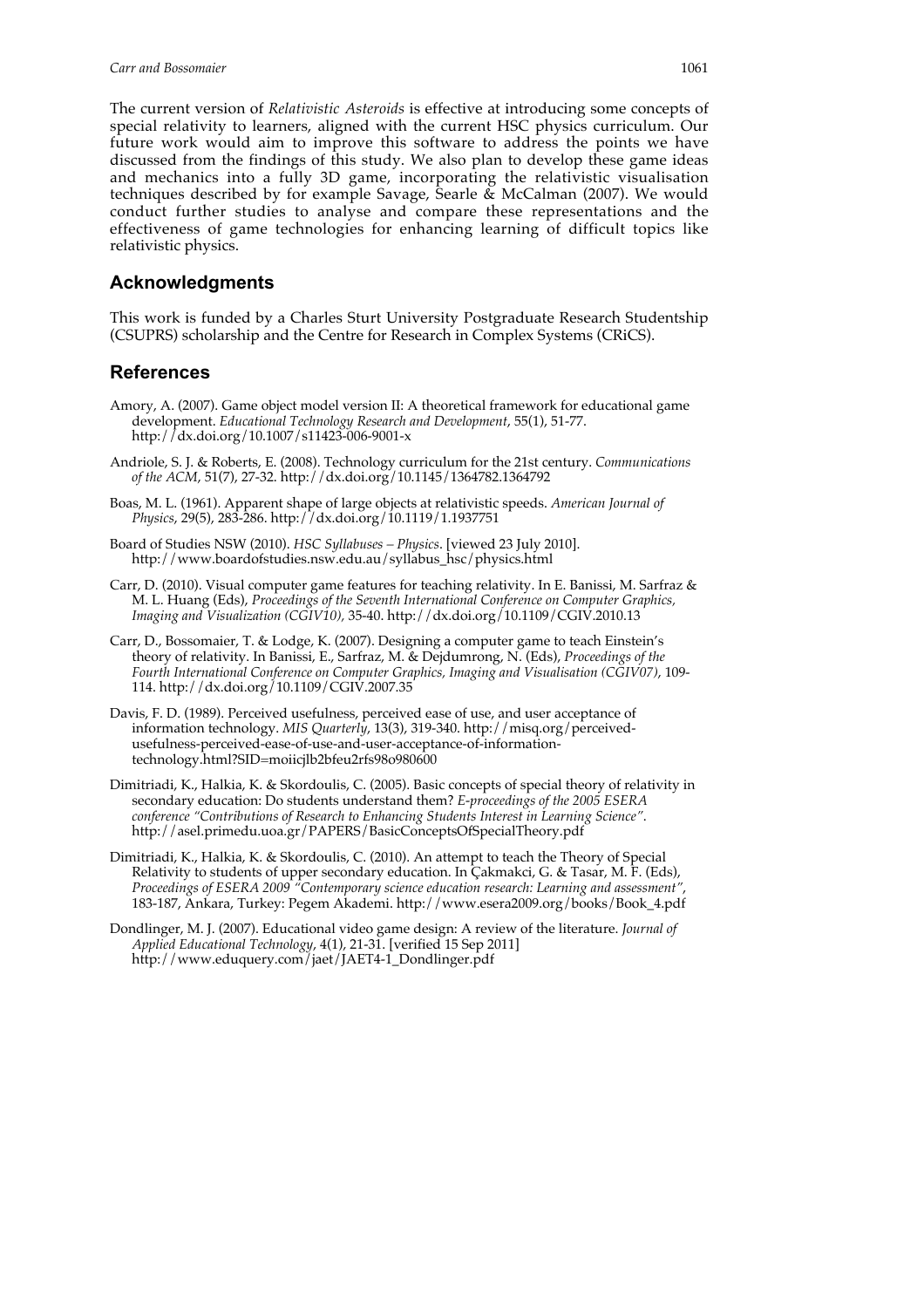- Egenfeldt-Nielsen, S. (2007). Third generation educational use of computer games. *Journal of Educational Multimedia and Hypermedia*, 16(3), 263-281. http://www.editlib.org/p/24375
- Einstein, A. (1924). *Relativity: The special and general theory*. Authorised translation Lawson, R. W. (Ed). Methuen & Co Ltd.
- de Freitas, S. (2006). Learning in immersive worlds: A review of game-based learning. Joint Information Systems Committee (JISC), Bristol. [viewed 17 Sep 2010]. http://www.jisc. ac.uk/whatwedo/programmes/elearninginnovation/outcomes/gamingreport.aspx
- Gamow, G. (1940). *Mr Tompkins in Wonderland*. Macmillan. http://books.google.com/books/ about/Mr\_Tompkins\_in\_paperback.html?id=TMSnBgPMExMC
- Gee, J. P. (2003). *What video games have to teach us about learning and literacy*. Palgrave Macmillan.
- Gibbs, P., Carr, J. & Koks, D. (2008). What is relativistic mass? [viewed 18 May 2009]. http://math.ucr.edu/home/baez/physics/Relativity/SR/mass.html
- Gorriz, C. & Medina, C. (2000). Engaging girls with computers through software games. *Communications of the ACM*, 43(1), 42-49. http://dx.doi.org/10.1145/323830.323843
- Gros, B. (2007). Digital games in education: The design of games-based learning environments. *Journal of Research on Technology in Education*, 40(1), 23-38. http://www.iste.org/Store/ Product.aspx?ID=1325; http://uoc.academia.edu/Bego%C3%B1aGros/Papers/216763/ Digital Games In Education The Design of Games-Based Learning Environments
- Hsiung, P.-K. & Dunn, R. H. P. (1989). Visualizing relativistic effects in spacetime. *Proceedings of the 1989 ACM/IEEE conference on Supercomputing*, pp 597-606*,* ACM Press. http://dx.doi.org/10.1145/76263.76331
- Ip, B., Jacobs, G. & Watkins, A. (2008). Gaming frequency and academic performance. *Australasian Journal of Educational Technology*, 24(4), 355-373. http://www.ascilite.org.au/ajet/ajet24/ip.html
- Kaminski, J. A., Sloutsky, V. M. & Heckler, A. F. (2008). The advantage of abstract examples in learning math. *Science*, 320(5875), 454-455. http://dx.doi.org/10.1126/science.1154659
- Kiili, K. (2007). Foundation for problem-based gaming. *British Journal of Educational Technology*, 38(3), 394-404. http://dx.doi.org/10.1111/j.1467-8535.2007.00704.x
- Mayo, M. J. (2007). Games for science and engineering education. *Communications of the ACM*, 50(7), 30-35. http://dx.doi.org/10.1145/1272516.1272536
- Mayo, M. J. (2009). Video games: A route to large-scale STEM education? *Science*, 323(5910), 79- 82. http://dx.doi.org/10.1126/science.1166900
- McGrath, D., Savage, C., Williamson, M., Wegener, M. & McIntyre, T. (2008). Teaching special relativity using virtual reality. In A. Hugman & K. Placing (Eds), *Proceedings of the UniServe Science Symposium on Visualisation and Concept Development*, 67-73. http://sydney.edu.au/science/uniserve\_science/pubs/procs/2008/067.pdf
- McGrath, D., Wegener, M., McIntyre, T. J., Savage, C. & Williamson, M. (2010). Student experiences of virtual reality - a case study in learning special relativity. *American Journal of Physics*, 78(8), 862-868. http://dx.doi.org/10.1119/1.3431565
- Prensky, M. (2001). *Digital game-based learning*. McGraw-Hill.
- Price, C. B. (2006). A crisis in physics education: Games to the rescue! *ITALICS (Innovation in Teaching And Learning in Information and Computer Sciences)*, 5(3). [viewed 8 Sep 2010]. http://www.ics.heacademy.ac.uk/italics/vol5iss3.htm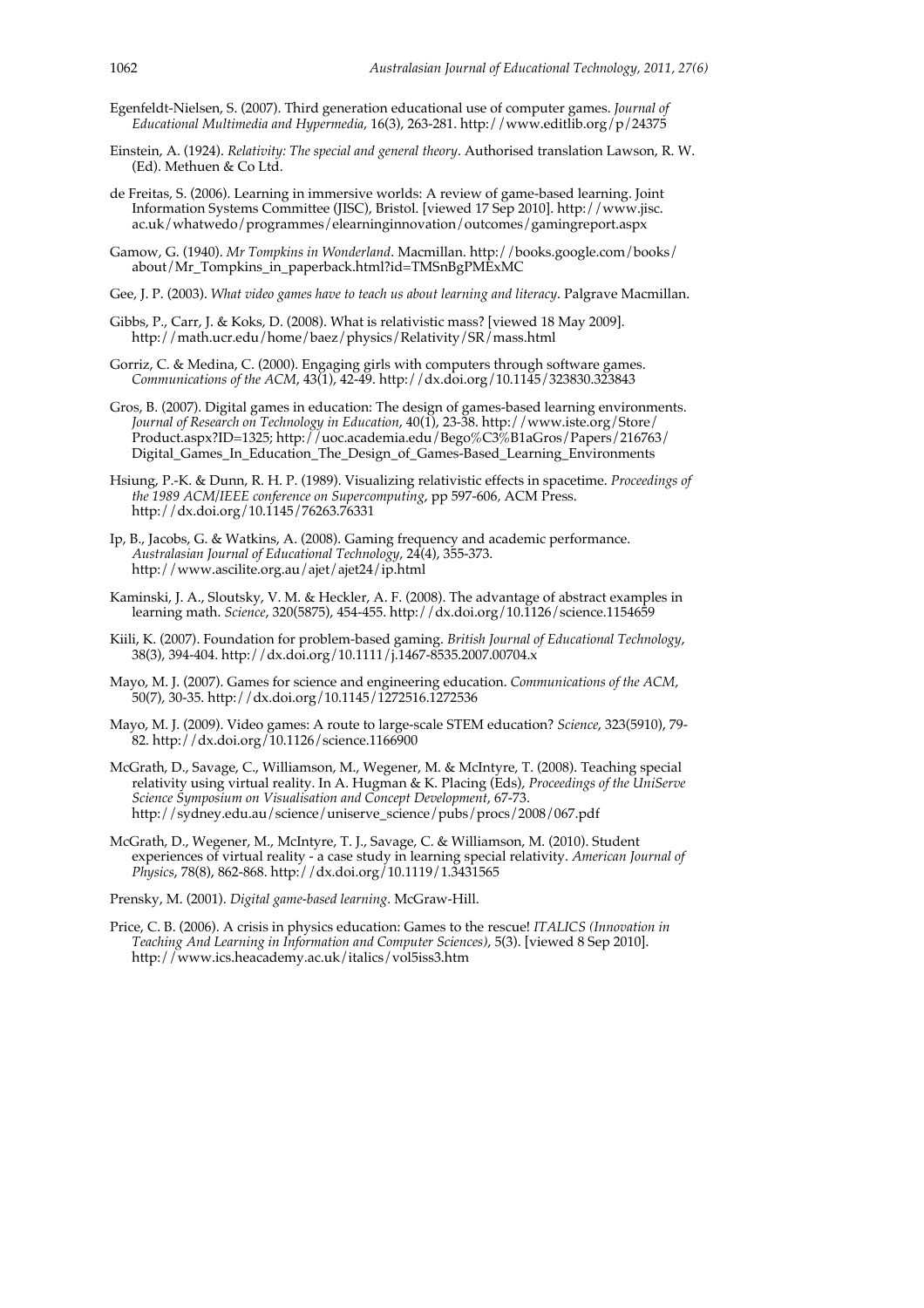- Price, C. B. (2007). Computer games as vehicles to learn physics: Mechanics, oscillations and waves. *Proceedings of the 38th Conference of the International Simulation and Gaming Association*.
- Price, C. B. (2008). The usability of a commercial game physics engine to develop physics educational materials: An investigation. *Simulation & Gaming*, 39, 319-337. http://dx.doi.org/10.1177/1046878108319579
- Rashid, R. (2008). Image crisis: Inspiring a new generation of computer scientists. *Communications of the ACM*, 51(7), 33-34. http://dx.doi.org/10.1145/1364782.1364793
- Ritter, L. A. & Sue, V. M. (2007). Special issue: Using online surveys in evaluation. *New Directions for Evaluation*, 115*.* http://dx.doi.org/10.1002/ev.230
- Savage, C. M. & Searle, A. C. (1999). Visualising special relativity. *The Physicist*, 36(141). http://www.anu.edu.au/Physics/Searle/paper2.pdf
- Savage, C. M., Searle, A. C., & McCalman, L. (2007). Real time relativity: Exploratory learning of special relativity. *American Journal of Physics*, 75(9), 791-798. http://dx.doi.org/10.1119/1.2744048
- Savage, C. M., McGrath, D., McIntyre, T. J., Wegener, M. & Williamson, M. (2010). Teaching physics using virtual reality. *AIP Conference Proceedings: Proceedings of the International Conference on Physics Education (ICPE-2009)*, 1263, 126-129. http://dx.doi.org/10.1063/1.3479848
- Scherr, R. E., Shaffer, P. S. & Vokos, S. (2001). Student understanding of time in special relativity: Simultaneity and reference frames. *American Journal of Physics*, 69(S1), S24-S35. http://dx.doi.org/10.1119/1.1371254
- Scherr, R. E., Shaffer, P. S. & Vokos, S. (2002). The challenge of changing deeply held student beliefs about the relativity of simultaneity. *American Journal of Physics*, 70(12), 1238-1248. http://dx.doi.org/10.1119/1.1509420
- Schiller, N. (2008). A portal to student learning: what instruction librarians can learn from video game design. *Reference Services Review*, 36(4), 351-365. http://dx.doi.org/10.1108/00907320810920333
- Scott, G. D. & van Driel, H. J. (1970). Geometrical appearances at relativistic speeds. *American Journal of Physics,* 38(8), 971-977. http://dx.doi.org/10.1119/1.1976550
- Shayer, M., Ginsburg, D. & Coe, R. (2007). Thirty years on a large anti-Flynn effect? The Piagetian test *Volume & Heaviness* norms 1975-2003. *British Journal of Educational Psychology*, 77(1), 25-41. http://dx.doi.org/10.1348/000709906X96987
- Spector, P. E. (1985). Measurement of human service staff satisfaction: Development of the Job Satisfaction Survey. *American Journal of Community Psychology,* 13, 693-713. http://dx.doi.org/10.1007/BF00929796
- Squire, K., Barnett, M., Grant, J. M. & Higginbotham, T. (2004). Electromagnetism supercharged!: Learning physics with digital simulation games. *Proceedings of the 6th International Conference on Learning Sciences,* International Society of the Learning Sciences. http://www.educationarcade.org/files/articles/Supercharged/SuperchargedResearch.pdf
- Stewart, P. M. (2009). Does the 3D serious game *Physics Geeks* facilitate learning in conceptual physics students? *Teachers College Educational Technology Conference 2009 Conference Proceedings*, 32-34. http://events.tc.columbia.edu/tcetc2009/TCETC2009\_Proceedings.pdf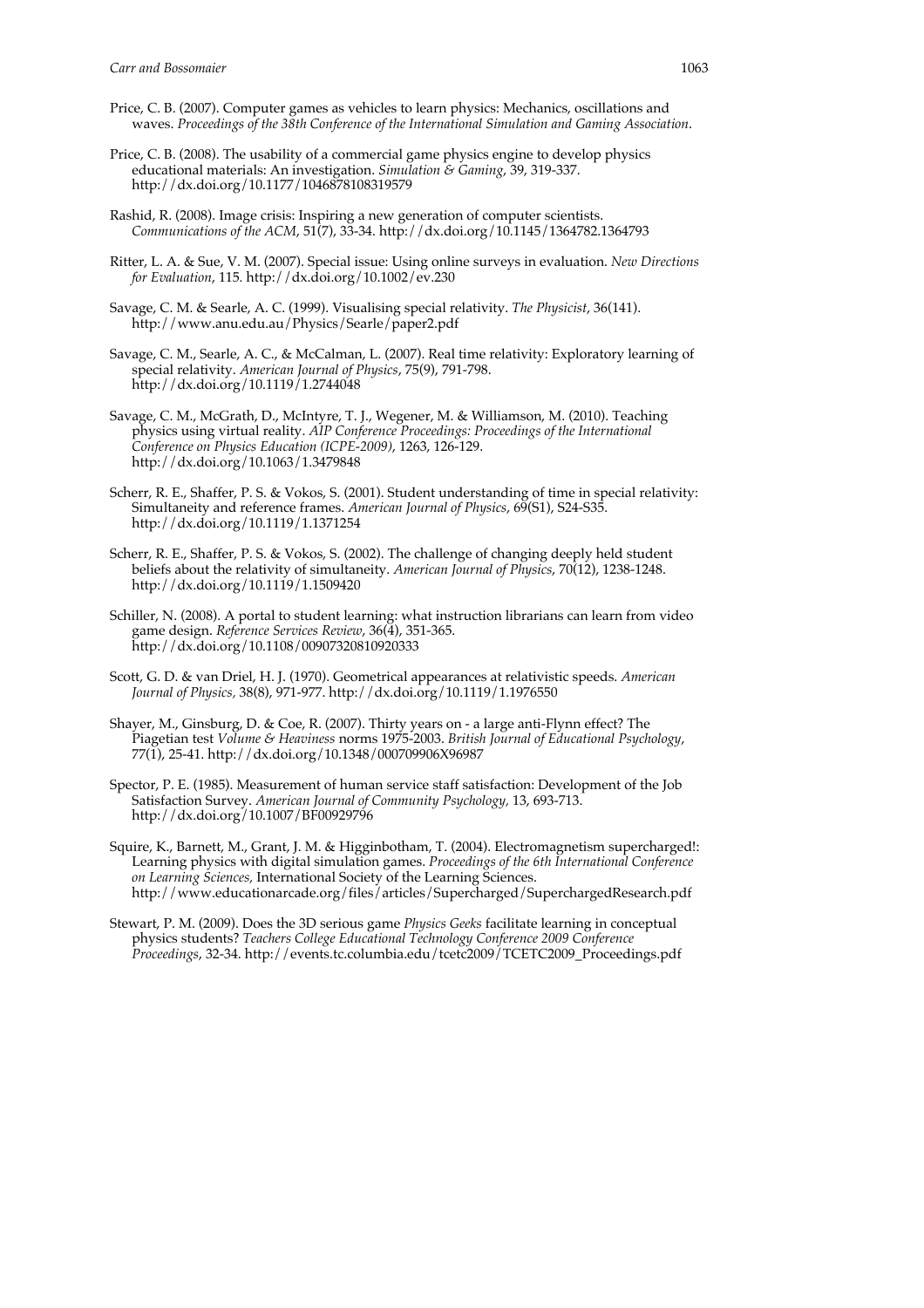- Strachota, E., Schmidt, S. W. & Conceição, S. C. O. (2006). The Development and Validation of a Survey Instrument for the Evaluation of Instructional Aids. *Proceedings of the 2006 Midwest Research-to-Practice Conference in Adult, Continuing, Extension, and Community Education,* University of Missouri-St. Louis, pp 205-210.
- Terrell, J. (1959). Invisibility of the Lorentz contraction. *Physical Review*, 116, 1041-1045. http://dx.doi.org/10.1103/PhysRev.116.1041
- Weiskopf, D., Kraus, U. & Ruder, H. (1999). Searchlight and Doppler effects in the visualization of special relativity: A corrected derivation of the transformation of radiance. *ACM Transactions on Graphics*, 18, 278-292. http://dx.doi.org/10.1145/336414.336459
- Weiskopf, D., Borchers, M., Ertl, T., Falk, M., Fechtig, O., Frank, R., Grave, F., King, A., Kraus, U., Müller, T., Nollert, H.-P., Mendez, I. R., Ruder, H., Schafhitzel, T., Schär, S., Zahn, C. & Zatloukal, M. (2005). Visualization in the Einstein year 2005: A case study on explanatory and illustrative visualization of relativity and astrophysics. *IEEE Visualization 2005 Proceedings*. http://dx.doi.org/10.1109/VISUAL.2005.1532845
- *Wikipedia* (2010). *Asteroids* (video game). [viewed 14 Sep 2010]. http://en.wikipedia.org/wiki/Asteroids\_(video\_game)
- Zuiker, S. J., Anderson, K. T., Lee, J. L. H. & Chee, Y. S. (2008). Designing for the epistemological entailments of physics through game-centered dialogical activity cycles. In Kirschner, P., Prins, F., Jonker, V. & Kanselaar, G. (Eds), *Proceedings of the 8th International Conference of the* Learning Sciences: International Perspectives in the Learning Sciences: Cre8ing a Learning World, 2, 516-523. http://lsl.nie.edu.sg/publications/documents/game-centered-dialogical-activitycycles

# **Appendix A: The Special Theory of Relativity (mathematical)**

The following is a heavily condensed outline of the mathematical equations underpinning Special Relativity. To recapitulate, the two postulates of special relativity are:

- 1. The laws of physics are the same to all inertial observers.
- 1. The speed of light is the same to all inertial observers.

In order to complete his theory, Einstein had to throw out accepted notions of *space and time* as being invariant across all frames of reference, replacing them with the assertion that the *speed of light* is invariant. Because it is invariant, the numerical value of the speed of light, *c*, can be considered a conversion factor between different frames of reference.

The description of an 'event' with respect to space and time is given by the three space coordinates, *x*, *y* and *z* and time value *t*. (Einstein combined these four values together to give a joint coordinate system called *spacetime*.) We consider a first coordinate system denoted *K*, and a second coordinate system *K*' which is axis-aligned with *K* and travelling with a velocity *v* along the *x*-direction of *K*, and ask: given the magnitudes  $(x, y, z, t)$  of an event with respect to *K*, what are the corresponding values  $(x', y', z', t')$ of the same event in *K*'? In order to preserve the second postulate, the relations that solve this problem are: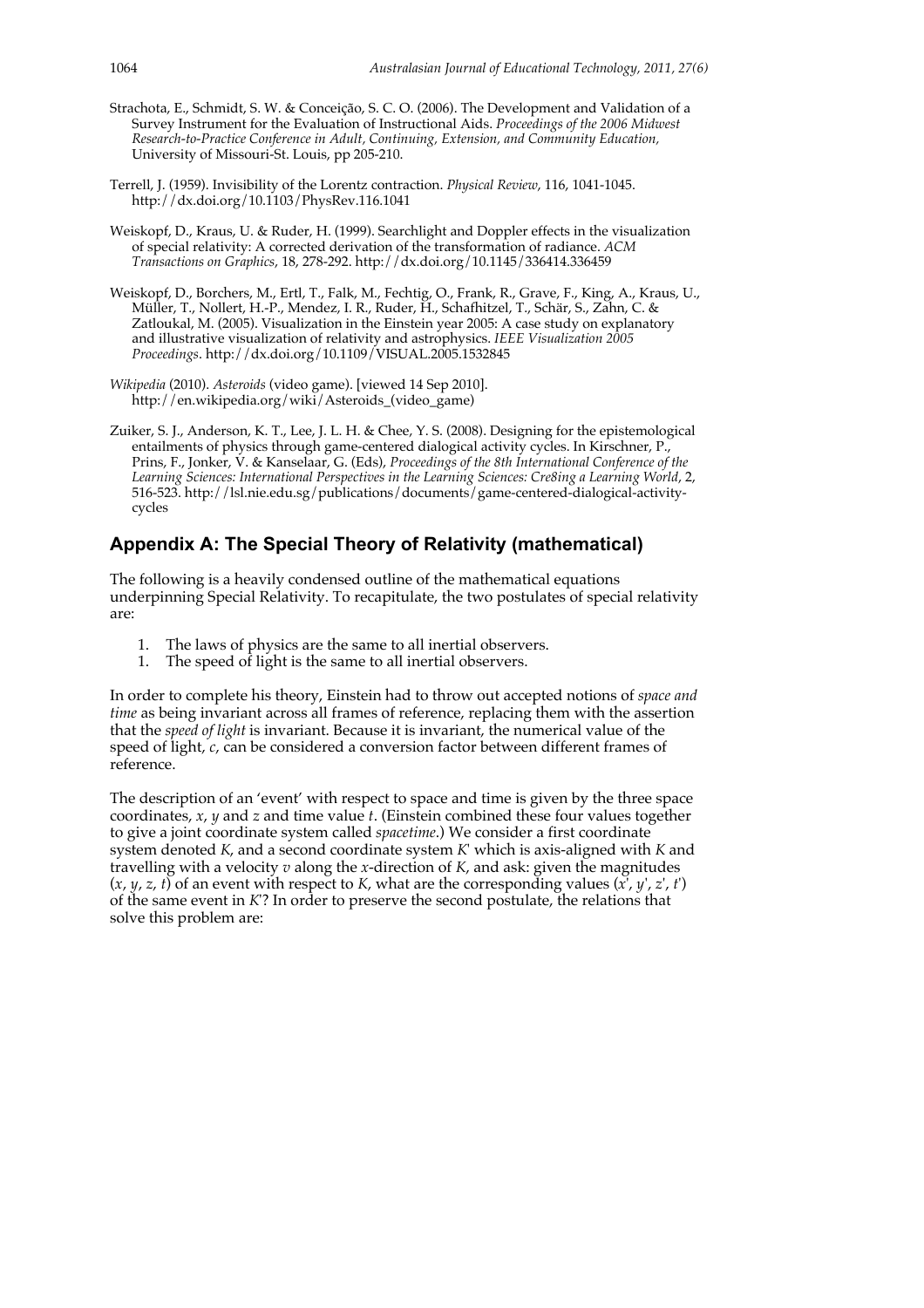*x*'= (*x* − *vt*)<sup>γ</sup> *y*'= *y z*'= *z*  $t'=\left(t-\frac{\beta x}{c}\right)$ %  $\left(t-\frac{\beta x}{c}\right)\gamma$  $\mathbf{v}$ 

where

$$
\beta = \frac{1}{c}
$$

$$
\gamma = \frac{1}{\sqrt{1 - \beta^2}}
$$

This system of equations is known as the "Lorentz transformation". From the Lorentz transformation equations we can describe the behaviour of measurements of lengths of space and time as follows. Say we have a object with a known rest length,  $x_0$ , and want to know its length as measured when travelling at relative speed *v*. Defining the length to be found as  $\dot{x}(v)$ , then the relation between them is given by

$$
x(v) = x_0 \sqrt{1 - \beta^2}
$$

As *v* approaches the speed of light *c*, so  $x(v)$  will tend to be smaller than  $x_0$ ; a *contraction* of space with increasing speed. Likewise if we have a measure of time  $t_0$  in the rest frame, and want to know what corresponding amount of time *t*(*v*) passes in the moving frame,

$$
t(v) = \frac{t_0}{\sqrt{1 - \beta^2}}
$$

With increasing speed  $v$ ,  $t(v)$  will be a somewhat longer time than  $t<sub>0</sub>$ , therefore time is dilated. Finally, for an object of mass  $m_0$ , the kinetic energy is no longer given by  $m v^2/2$ but by

$$
\frac{mc^2}{\sqrt{1-\beta^2}}
$$

said (see Gibbs, Carr & Koks, 2008) that mass increases with increasing speed, which is which results in a somewhat larger value for the kinetic energy as velocity increases. If the energy content (given by  $E = mc^2$ ) is taken to include kinetic energy, it is sometimes described by the following equation:

$$
m(v) = \frac{E}{c^2} = \frac{m_0}{\sqrt{1 - \beta^2}}
$$

These equations are the basis for our statements about length contraction, time dilation, and mass dilation. An object that is in motion relative to an observer will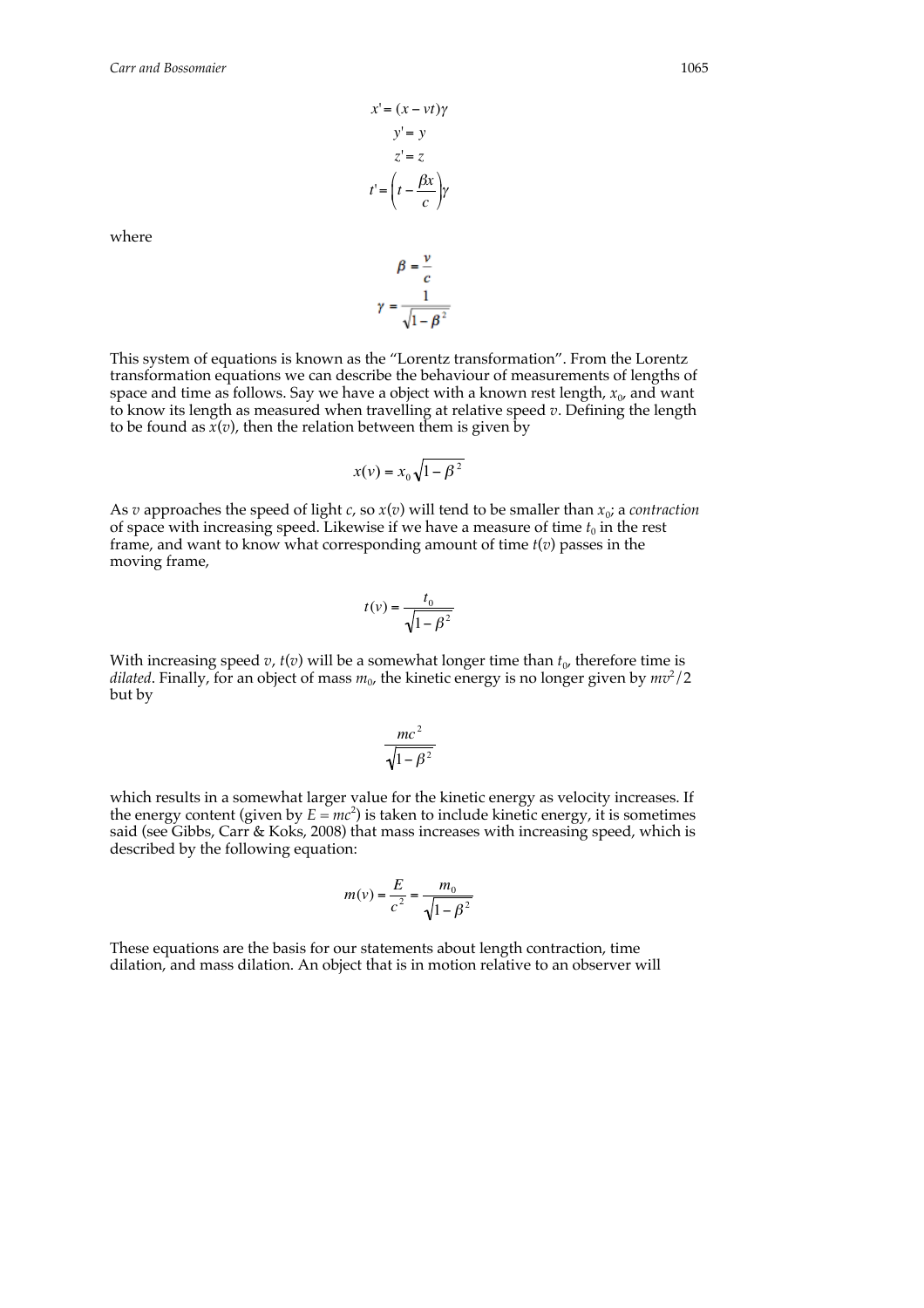experience these effects; likewise, no matter how fast an observer travels in relation to a light source, that observer will always measure the speed of light to be the same value.

# **Appendix B: Test section questions**

1. Which of the following pairs of statements correctly describe the Special Theory of Relativity?

- a. The speed of light *c* **is constant** in all inertial frames of reference. The laws of physics **are the same** in all inertial frames of reference.
- a. The speed of light *c* **is constant** in all inertial frames of reference. The laws of physics **are different** in different inertial frames of reference.
- a. The speed of light *c* **is different** in different inertial frames of reference. The laws of physics **are the same** in all inertial frames of reference.
- a. The speed of light *c* **is different** in different inertial frames of reference. The laws of physics **are different** in different inertial frames of reference.

2. A stationary observer is watching a relatively moving rocket travelling at high speed. The observer makes a measurement of the rocket's length. As the rocket approaches the speed of light, what happens to the length measured by the observer?

- a. The length of the rocket increases.
- a. The length of the rocket decreases.
- a. The length of the rocket stays the same.
- a. More information is needed about the rest length and speed of the rocket.

3. A particle accelerator is a device used to accelerate electrically-charged particles to high speeds. A particle has a mass of  $m_0$  at rest. A scientist takes measurements of the mass of the particle as it is accelerated to relativistic speed. As the particle approaches the speed of light, what will the observer measure for its mass?

- a. The mass of the particle will increase.
- a. The mass of the particle will decrease.
- a. The mass of the particle will stay the same.
- a. More information is needed about the method used to measure the mass.

4. A stationary observer is watching a relatively moving rocket travelling at high speed. The rocket carries a clock which ticks at the rate of 1 second per second in the rocket's frame of reference. As the rocket approaches the speed of light, at what rate will the clock appear to tick to the observer?

- a. The clock will tick slower.
- a. The clock will tick faster.
- a. The clock will tick at the same rate.
- a. More information is needed about the clock.

5. A rocket is travelling at 50% of the speed of light relative to a stationary observer. The rocket switches on a headlight which sends out a light signal travelling away from